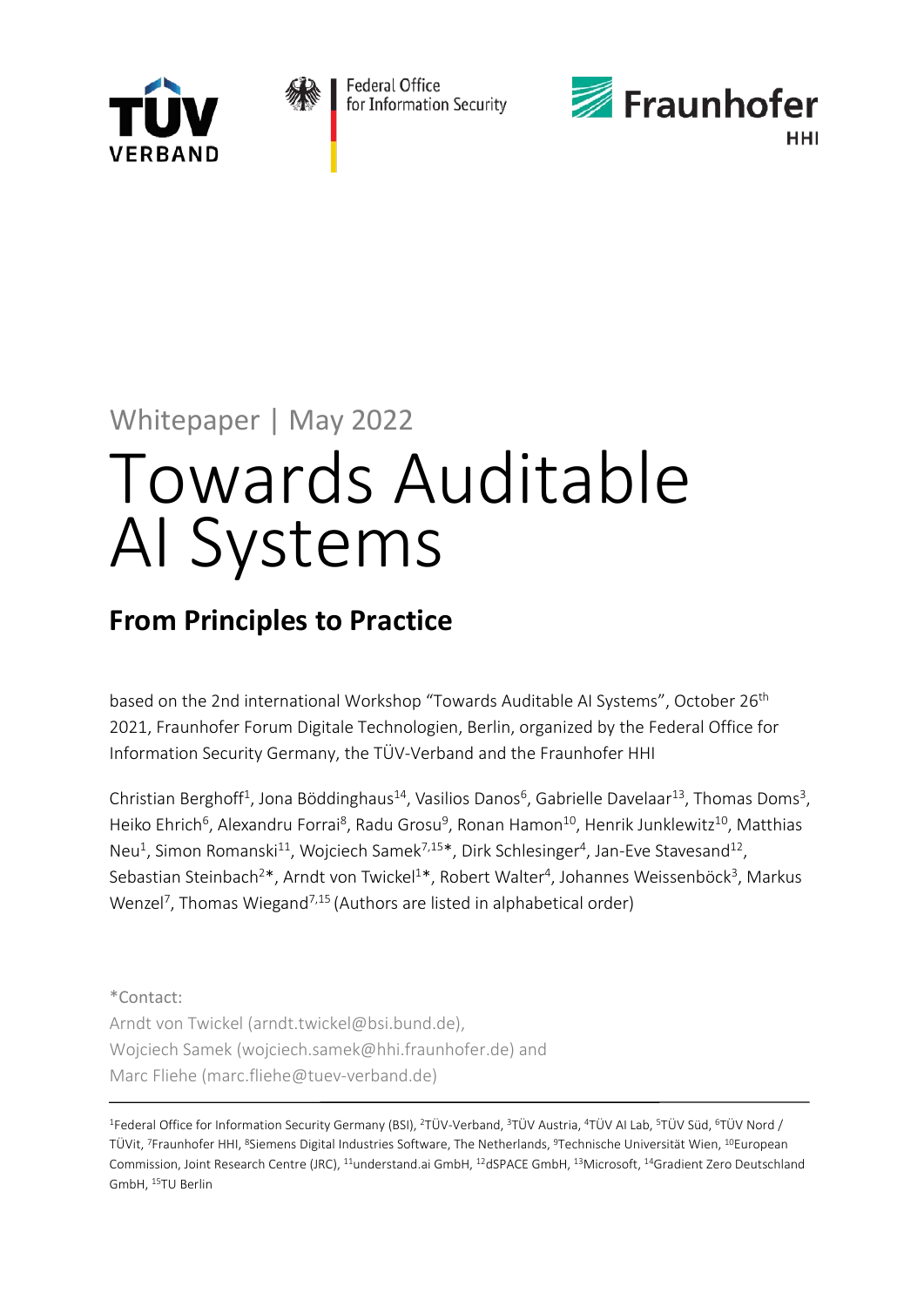



## **Abstract**

As a key technology Artificial Intelligence (AI), especially in the form of deep neural networks, is already omnipresent in many digitization applications, including security and safety relevant applications in domains such as biometrics, healthcare and automotive. Despite its undisputed benefits, the use of AI also entails qualitatively and quantitatively new risks and vulnerabilities. Together with its increasing dissemination, this calls for audit methods that allow to give guarantees concerning the trustworthiness and that allow to operationalize emerging AI standards and AI regulation efforts, e.g. the European AI act. Auditing AI systems is a complex endeavour since multiple aspects have to be considered along the AI lifecycle that require multi-disciplinary approaches. AI audit methods and tools are in many cases subject of research and not practically applicable yet. To allow for a comprehensive inventory of the auditability of AI systems in different use cases and to allow for tracking its progress over time, we here propose to employ a newly developed "Certification Readiness Matrix" (CRM) and present the initial concept. By using the CRM concept as a frame to summarize the results of a one day workshop on auditing AI systems with talks covering basic research, applied AI auditing efforts and standardisation activities we demonstrate that audit methods for some aspects are already well developed while other aspects still require more research into and development of new audit technologies and tools.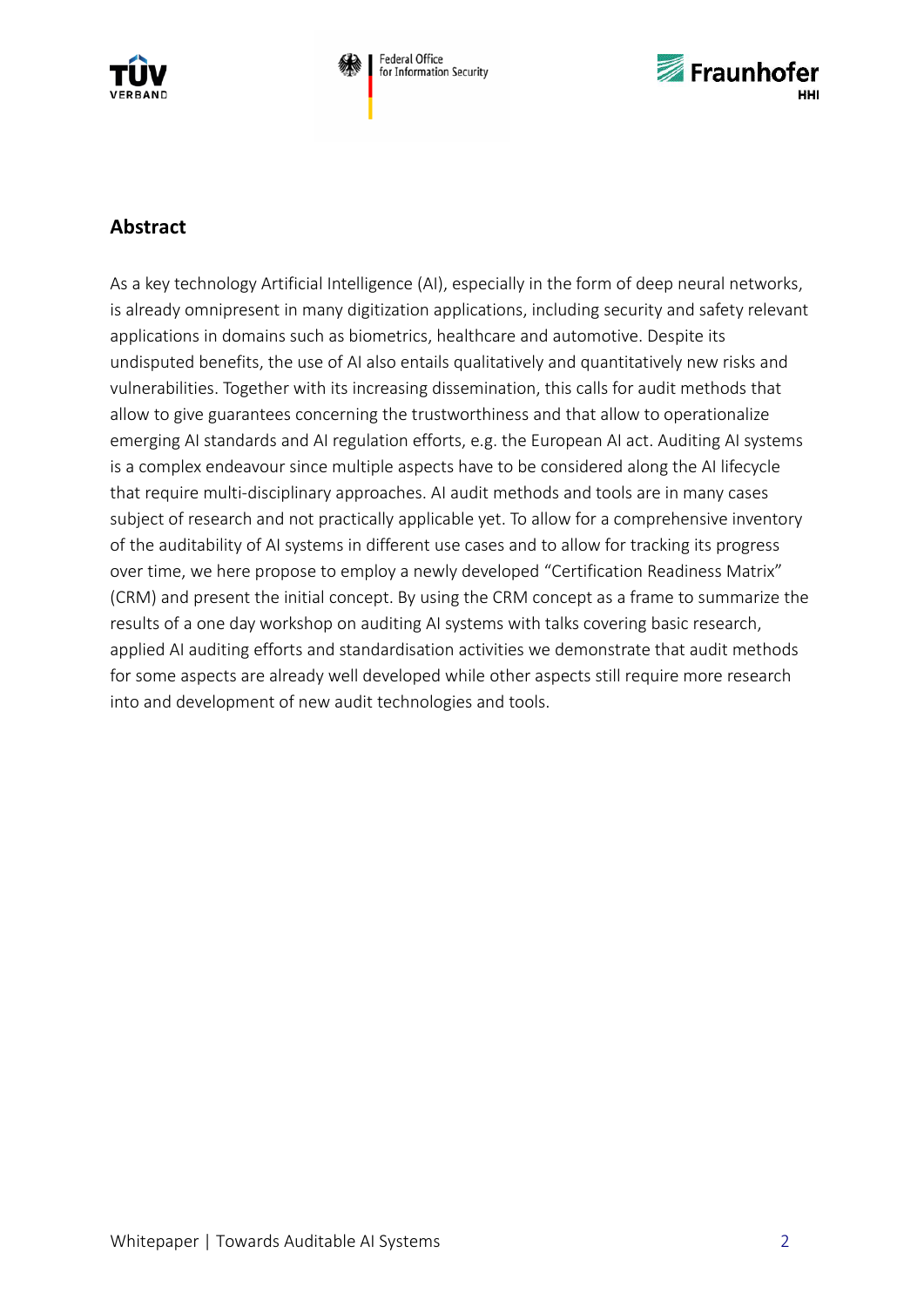



# Inhalt

| 2 Proposal of a Certification Readiness Matrix as a Tool to Monitor the Progress of AI      |
|---------------------------------------------------------------------------------------------|
|                                                                                             |
| 4 Short Summary of the Talks and Contextualization with Regard to the Matrix  9             |
|                                                                                             |
| 4.2 Talk #2: How may Minimalistic Neural Networks Improve Interpretability  10              |
| 4.3 Talk #3: Cybersecurity Challenges in the Uptake of AI in Autonomous Driving 11          |
| 4.4 Talk #4: Towards Trustworthy Camera-Based Sensing and Perception Systems  13            |
| 4.5 Talk #5: Data Quality Requirements for the Development and Validation of Automated      |
|                                                                                             |
| 4.7 Talk #7: Developing and Certifying Trustworthy and Reliable Telemedical Systems 18      |
|                                                                                             |
| 4.9 Talk #9: Standardized AI/ML Model Validation in Healthcare: The ITU/WHO Focus Group     |
| 4.10 Talk #10: ML Based Biometrics: Challenges and Extension of Existing Audit Schemes as a |
|                                                                                             |
|                                                                                             |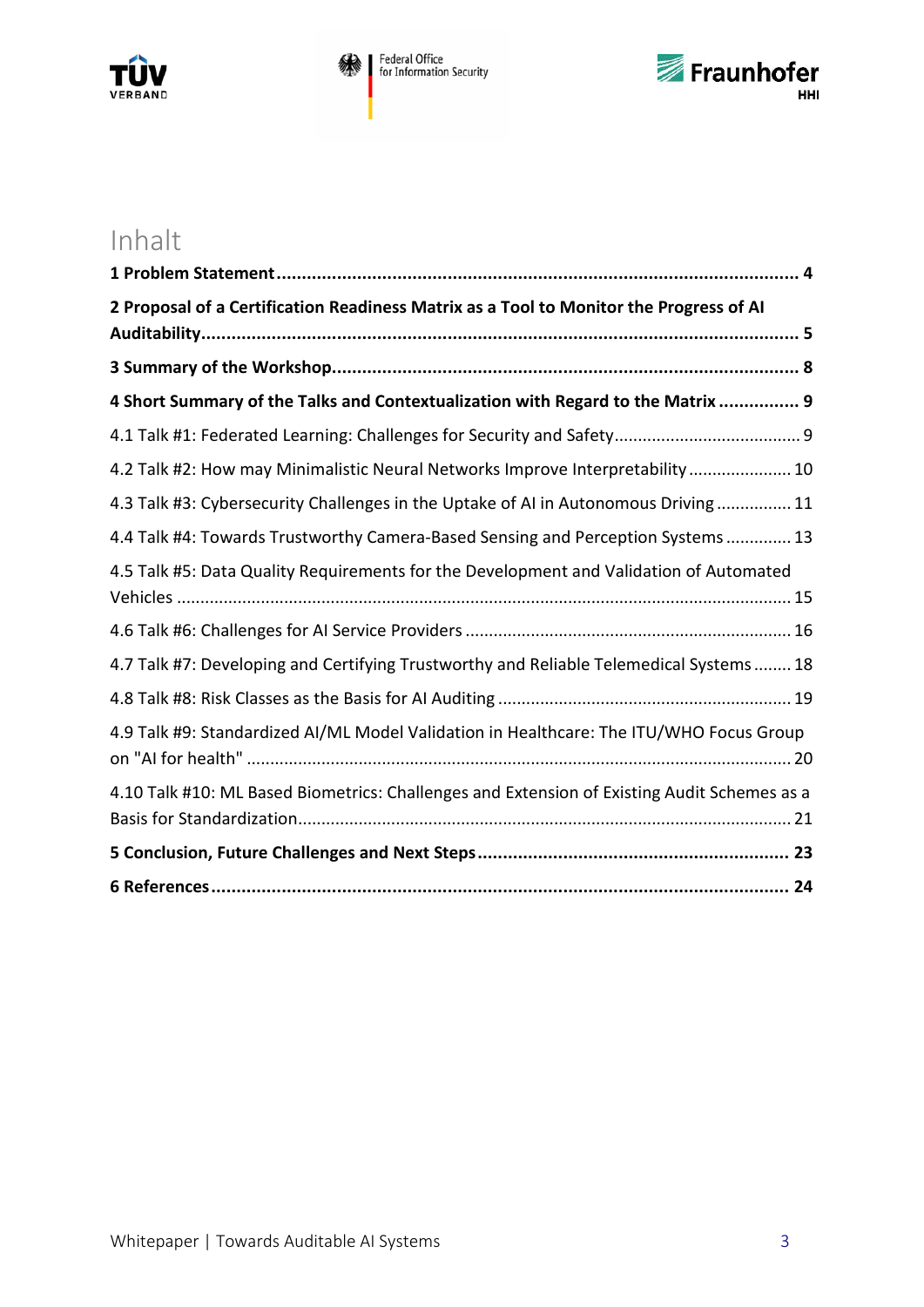



## <span id="page-3-0"></span>**1 Problem Statement**

Due to the increase in computing power and the availability of large data sets, the performance of AI systems has significantly improved in recent years, and they are now routinely used in an ever-increasing number of applications ranging from biometrics and healthcare to the automotive domain. In spite of the large opportunities offered by AI systems, they also bring up new challenges for auditing as compared to classical software [1]. Firstly, the input and state spaces of AI systems for common tasks are enormous, rendering exhaustive testing infeasible. Second, their behaviour strongly depends on the data used to train them, and inconsistencies or deliberate manipulations of these data can engender grave consequences. Third, most AI systems currently used have a complex inner structure which does not lend itself to human interpretation. This makes finding malfunctions and attacks and mitigating them a very hard task. In order to address these challenges and to facilitate the secure, robust and transparent application of AI, especially in security and safety-critical applications, it is necessary to have available technical requirements as well as concepts, methods and tools for auditing AI systems accordingly. However, such material is largely missing so far.

This document focuses on connectionist AI systems, which are used in most complex applications (e.g. based on image processing) today. Connectionist AI systems are large data structures that contain millions of parameters. The currently most widespread examples are deep neural networks (DNNs), which consist of various layers of simple processing elements (neurons) that are highly interconnected. The life cycle of connectionist AI systems is complex and consists of different phases. After an initial planning phase, in which use case-specific requirements and ambient conditions are taken into account, data of sufficient quality and quantity are collected. These data are then used to train the parameters of a connectionist AI system to approximate the intended functionality on the data set. The performance of the AI system is then evaluated on a different data set not used for training to make sure it properly generalises. If the evaluation results are satisfactory, the AI system is then deployed and put into operation. In practice, the deployed AI system is not operating in a vacuum, but is embedded both in a complete (physical and) software system and in organisational processes and is interacting with the physical world in the context of the use case it addresses [2].

In April 2021, the European Commission published a draft regulation on AI (the AI act, AIA) [3], whose goal is to ensure that AI systems in use fulfil adequate requirements. The AIA pursues a risk-based approach, which bans some applications of AI altogether (e.g. social scoring schemes) and imposes comprehensive requirements on AI systems considered highrisk. According to the AIA, high-risk applications include, among others, the use of AI in safetycritical functions as well as in the health and justice sector and in law enforcement. The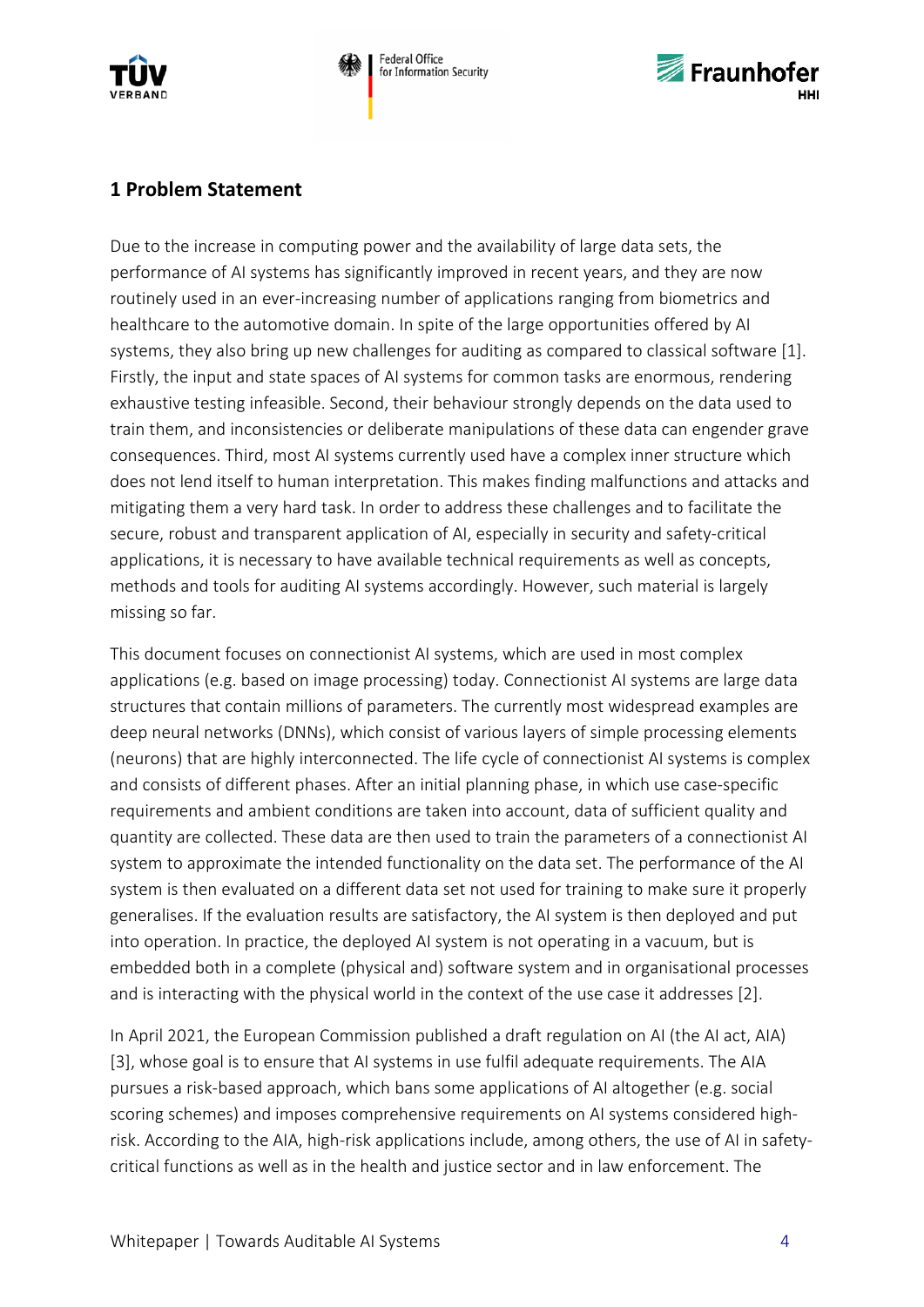



requirements in the AIA are set out on a very high level. In order for the AIA to be operationalised, these requirements need to be underpinned on the technical level. As a result, it is necessary to develop audit schemes, methods and tools for all aspects mandated by the AIA across the relevant AI life cycle phases within the next two to three years, when the AIA will start to apply.

The development of AI technology is highly dynamic, and many technical questions relating to the AIA requirements are the subject of research by academics and of new approaches developed by industry. As a consequence, the development of corresponding standards, audit schemes, methods and tools is likewise moving fast (cp. e.g. [4-13]). A periodic survey is thus needed to give an overview of the current status and progress in the auditability of AI systems, both for specific applications and in general. Based on the current status and the gaps identified, research and development must be guided and prioritised to systematically advance AI auditability until the concepts and tools are sufficiently mature to operationalise the AIA.

The present document focuses on those requirements from the AIA that are related to IT security and safety, which are technical in nature and can be objectively assessed. These criteria include security, safety, performance, robustness, interpretability and explainability, and traceability of AI systems as well as risk management procedures. Further requirements from the AIA that address user-focused fundamental ethical questions relating to bias, data privacy and human oversight are out of the scope of the present document. Since these aspects are also very important, it is necessary for them to be covered elsewhere.

# <span id="page-4-0"></span>**2 Proposal of a Certification Readiness Matrix as a Tool to Monitor the**

# **Progress of AI Auditability**[1](#page-4-1)

1

Assessing AI auditability is a complex problem since, on the one hand, it requires to take into account the whole life cycle of an AI system, many different technical aspects and use casespecific ambient conditions and, on the other hand, both research and development in the field are highly dynamic.

To capture this complexity while achieving a high level of transparency and comparability, we propose a two-dimensional "Certification Readiness Matrix" as a tool to monitor the progress

<span id="page-4-1"></span> $1$  Please note that the "Certification Readiness Matrix" presented here is meant as a conceptual heuristic (e.g. it does not aspire to serve as a certification scheme specifically for BSIG §9 or the EU Cyber Security Act).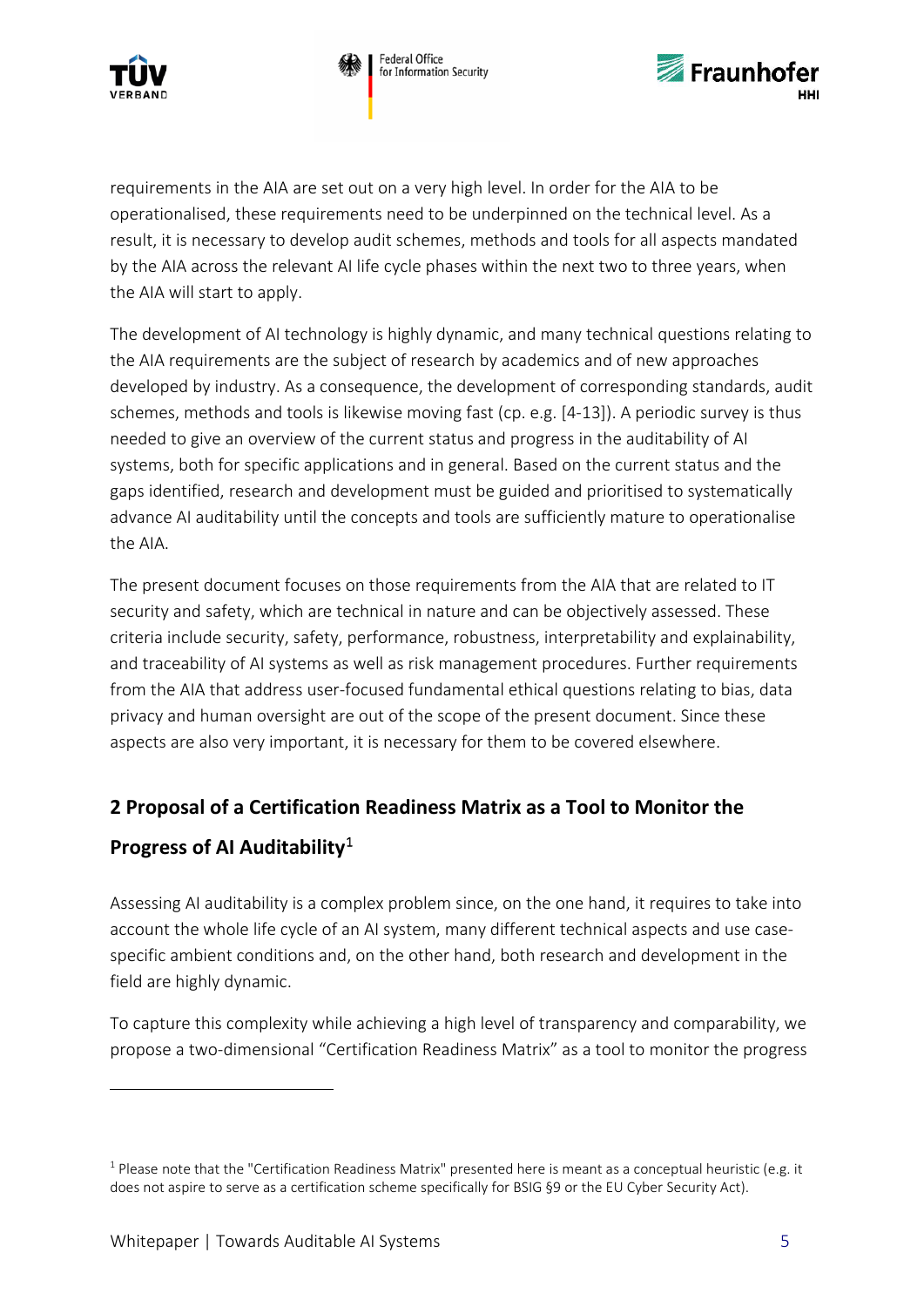

|                   | <b>Lifecycle Phase / Aspect</b>                        | Security       | Safety         | Performance | <b>Robustness</b> | Interpret-/<br>Explainability | Tracability    | Risk Ma-<br>nagement |                                                           |
|-------------------|--------------------------------------------------------|----------------|----------------|-------------|-------------------|-------------------------------|----------------|----------------------|-----------------------------------------------------------|
| Embedding         | organization                                           | 3              | $\overline{2}$ | 5           | 3                 | $\overline{a}$                | 6              | 6                    |                                                           |
|                   | use case specific re-<br>quirements & risks            | 5              | $\overline{5}$ | 5           | 5                 | $\overline{A}$                | 4              | $6\phantom{1}$       |                                                           |
|                   | <b>Embodiment &amp; situat-</b><br>edness of AI module | 5              | 5              | 5           | 5                 | $6\phantom{1}6$               | $\overline{2}$ | $5\overline{)}$      |                                                           |
|                   | planning phase                                         | 4              | $\overline{4}$ | 5           | 4                 | 4                             | 6              | 6                    | Out of scope: user<br>focused criteria                    |
| cycle             | data acquisition and<br>QA phase                       | $\overline{4}$ | 5              | 6           | 6                 | $\overline{4}$                | 6              | 6                    | ("Ethics": Bias,<br>Data Privacy, Hu-<br>man oversight, ) |
| life<br>Al module | training phase                                         | 5              | 5              | 5           | 5                 | 6                             | 6              | 6                    |                                                           |
|                   | evaluation phase                                       | 5              | 5              | 5           | 5                 | 6                             | 6              | 6                    |                                                           |
|                   | deployment and scal-<br>ing phase                      | $\overline{4}$ | $\overline{2}$ | 5           | 3                 | $\overline{4}$                | 6              | 6                    |                                                           |
|                   | operational (& mainte-<br>nance) phase                 | 5              | $\overline{2}$ | 5           | 3                 | $\overline{4}$                | 6              | 6                    |                                                           |
|                   |                                                        |                |                |             |                   |                               |                |                      |                                                           |
|                   |                                                        |                | $\mathbf{0}$   | 2.5         | 5                 | 7.5                           | 10             |                      |                                                           |
|                   | <b>Auditability Scoring</b>                            | <b>N/A</b>     | none           |             | average           |                               | full           |                      |                                                           |

in AI auditability (for an example see Figure 1). The first dimension of the matrix covers the AI life cycle phases and the embedding of an AI system within organisational processes, in the

Figure 1: An example of a certification readiness matrix is here shown for the aggregated results of the workshop, i.e. based on the workshop presentations it shows what is currently maximally possible with respect to auditing an AI system. One dimension (rows) represents the phases of the AI lifecycle and its embedding in the physical world, the use case and an organization. The other dimension (columns) represents those aspects of an AI system that were at the focus of the workshop, i.e. technical and objectively assessable aspects related to IT-security and safety. The auditability scoring scale below the matrix shows color and point scales that correspond to a scale from non-existing auditability (red, 0) to full auditability (green, 10). Since detailed scoring requirements have not been fully worked out so far, the scores shown here were derived by intuition drawing on the authors' experience and technical knowledge and only give a rough approximation. The goal is to fully work out a scoring requirement scheme within the next year.

context of its use case and in the physical world. The second dimension lists important technical and objectively assessable aspects related to IT security and safety, which are listed and defined hereafter:

- **security**: IT security, i.e. passive and active robustness of the AI system against attacks, especially AI-specific attacks (adversarial, poisoning and privacy attacks) and with respect to the three security goals integrity, confidentiality and availability
- **safety**: Protection of individuals, organizations and assets against (physical) harm
- **performance:** Performance of the AI system with respect to relevant performance metrics
- **robustness**: Passive and active robustness against natural variations of inputs (situations), including those, that were not covered during training
- **interpretability** and **explainability**: Ability of humans to understand the decision process of the AI system, either through inherently interpretable models or post-hoc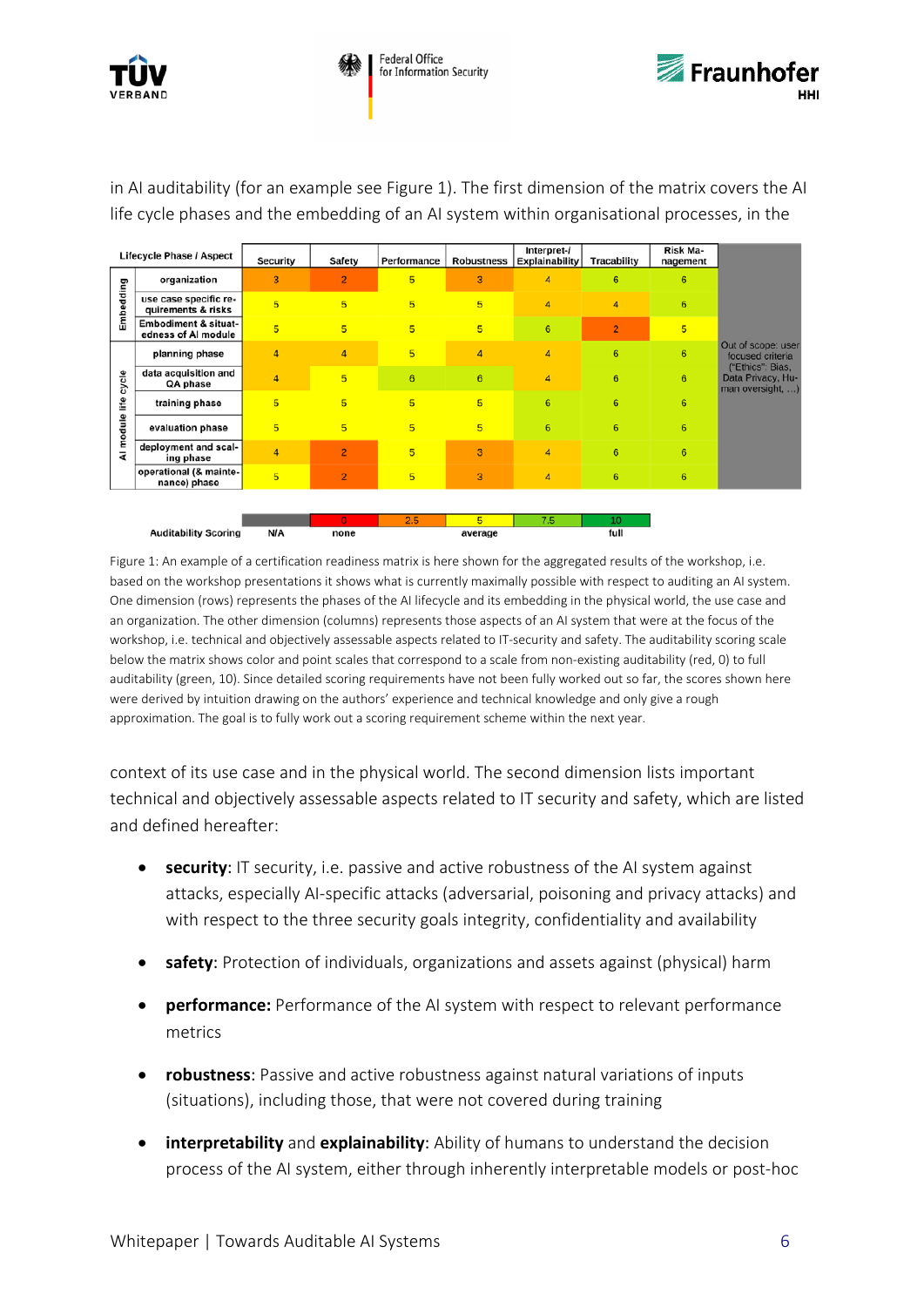



interpretation

- **traceability**: Traceability of the AI system throughout the life cycle, e.g. of design decisions, boundary conditions, data, models, training algorithms and processes, evaluation and operation using e.g. technical documentation and logging
- **risk management**: Identification, analysis and prioritization of risks and coordinated application of resources for a minimization of risk probability and/or impact; includes strategic and operational measures

While we restrict our attention to these aspects, the matrix may be easily extended by further aspects such as bias and data privacy. Where applicable, our goal is to assign certification readiness scores for each entry in the matrix. This way, the degree of auditability can be compared between different applications and across time.

While the matrix captures many important aspects and allows displaying the current status in a compact way, it does not cover every aspect that might be of importance for specific applications, e.g. ethical aspects are currently excluded. Since many aspects are partly overlapping and may be grouped in different ways, e.g. in a hierarchical tree-like structure, the proposed matrix is one of multiple possible views on certification readiness.

The requirements for assigning specific scores have not been worked out in detail and further work in this direction is required. The current scores in the matrix are rough estimates based on experience and intuition of the authors. They only serve to illustrate the method and their informative value should not be overrated. Our goal is to develop a systematic list of scoring requirements for all entries of the matrix within one year and to update the matrix subsequently. Once this prerequisite is achieved, the matrix should serve to track the progress in auditability for both individual applications and AI systems in general.

It is crucial to note that the technical challenges in reaching a sufficient degree of auditability vary massively between the different aspects considered and the life cycle phases. On the one hand, it is relatively straightforward to extend and audit requirements for classical risk management and for transparency and traceability. On the other hand, requirements and audit methods for IT security, safety, robustness and interpretability, especially with respect to DNNs, are the subject of current research and development efforts. Significant breakthroughs facilitating full auditability are unlikely to happen in the near future.

In Figure 1 an example of certification readiness matrix is given: it has been derived by first assigning scores to individual applications based on the talks at the 2021 workshop and then aggregating the results by taking the maximum over all talks to reflect what is already possible in principle.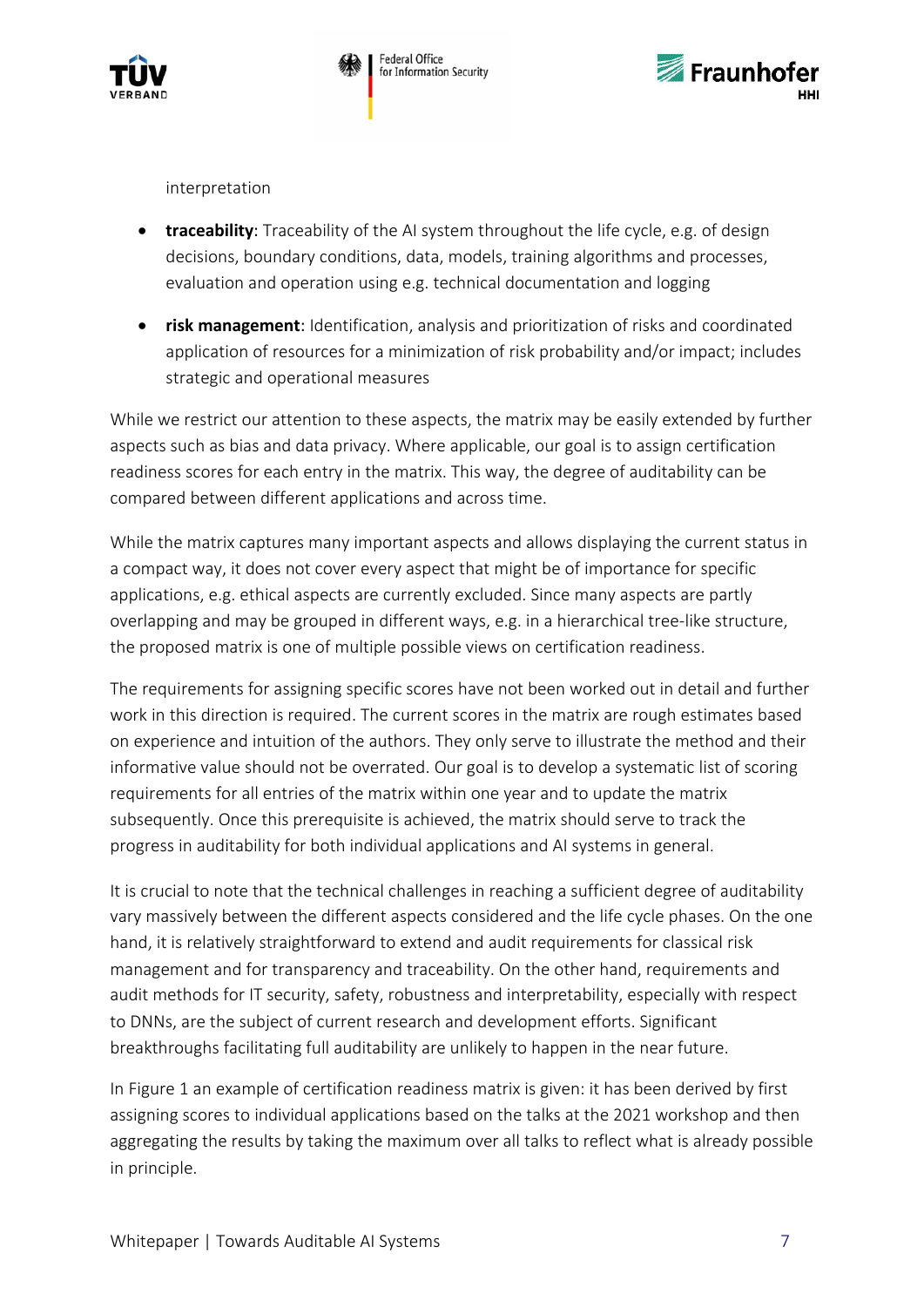



## <span id="page-7-0"></span>**3 Summary of the Workshop**



Figure 2: For each talk of the workshop, the coverage of aspects and life cycle phases are schematically indicated using the same matrix layout as in Fig. 1. Black cells indicate a focus aspect of the talk with good coverage, grey indicates an incomplete coverage and white indicates that the aspect was not covered by the talk. No single talk covered all aspects but the talks complemented each other well and together covered a wide range of aspects and many important aspects in detail. Note: The matrix layout was developed after the workshop. Neither did the speakers have access to it nor were they requested to cover as many aspects as possible.

During the workshop many AI auditability aspects of different AI lifecycle phases have been covered by 10 talks in a complementary way (cp. Figure 2), ranging from scientific challenges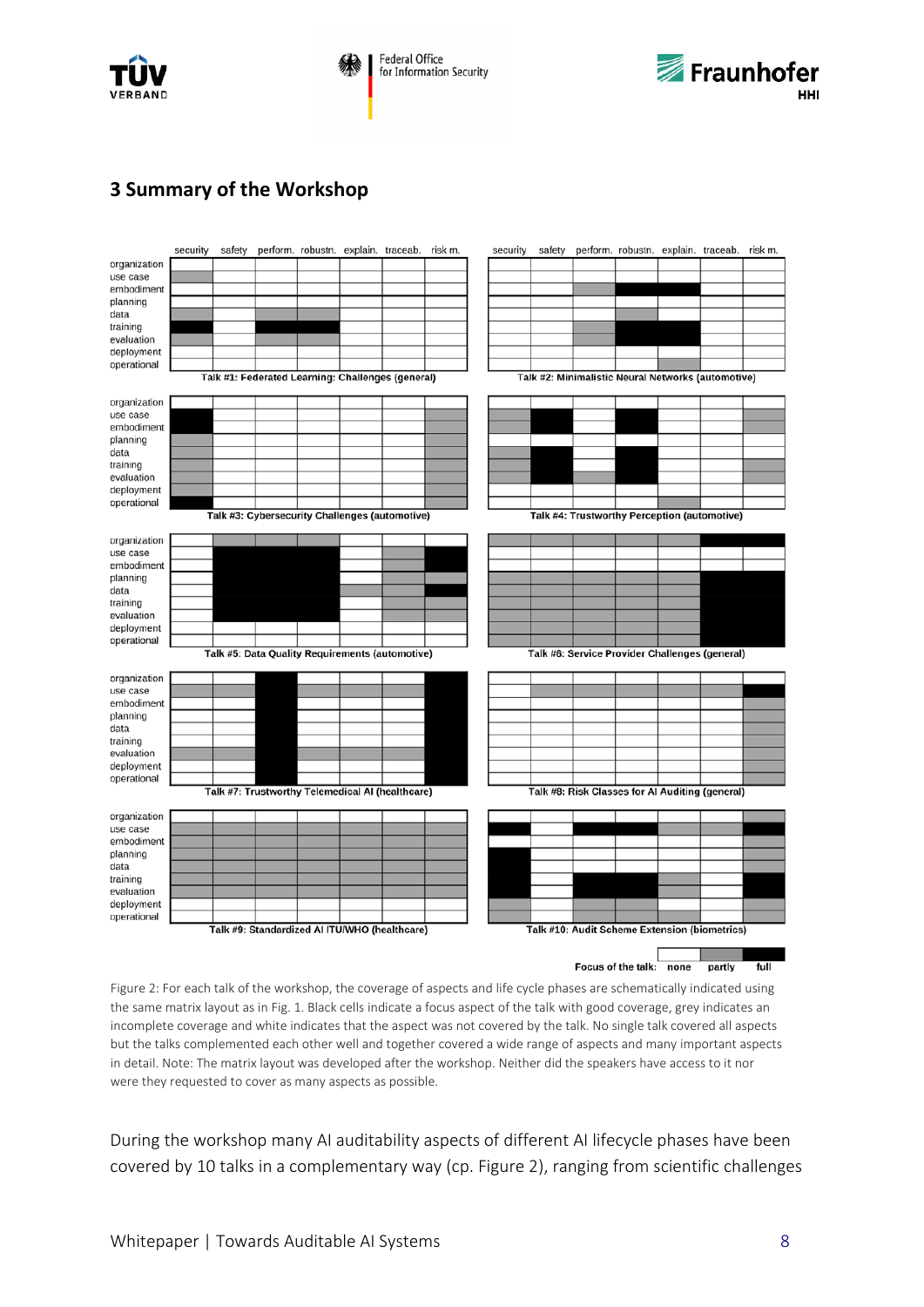





and new approaches (Talks 1-3) to experiences gained in industry use cases (Talks 4-7) and finally to standardization of AI (Talks 8-10). The certification readiness results aggregated across all talks are shown in Figure 1.

Since the scoring requirements have not been completely developed yet, the results derive from estimations based on experience and have to be treated with care. To avoid possible misunderstandings, individual score matrices for the talks / use cases are not shown here. As expected, the currently highest degree of auditability was visible with regard to the aspects of traceability, risk management and partly performance, as these may largely be derived from classical audit approaches.

Most work is still open with respect to the aspects of security, safety, robustness and interpretability. Here the technical challenges are, in the authors' opinion, the most demanding.

# <span id="page-8-0"></span>**4 Short Summary of the Talks and Contextualization with Regard to the**

## **Matrix[2](#page-8-2)**

1

#### <span id="page-8-1"></span>**4.1 Talk #1: Federated Learning: Challenges for Security and Safety**

The first talk of the workshop discussed the security- and safety-related challenges of federated learning (FL), which is a newly established training paradigm for privacy-preserving collaborative optimization of AI models. Federated learning allows multiple parties to jointly train an AI model (e.g., a deep neural network) on their combined data, without any of the participants having to reveal their local data to a centralized server. Instead of exchanging data, in FL participants exchange "knowledge" derived from their local data in form of parameter updates. The local data remains at the clients at all times, which is advantageous wrt. privacy and ownership (other participants do not get access to local data), security (since learning is decentralized, there is no single point of failure), and efficiency (no need to move data around).

However, despite these great advantages the distributed optimization of AI models leads to a set of new challenges, e.g., privacy, security, robustness, model personalization and data heterogeneity. The talk formulated four exemplary questions, which relate to important security and safety challenges:

<span id="page-8-2"></span><sup>&</sup>lt;sup>2</sup> Please note that the talk summaries reflect the opinions of the respective speakers and not necessarily those of all authors and the organizers (BSI, TÜV-Verband, Fraunhofer HHI).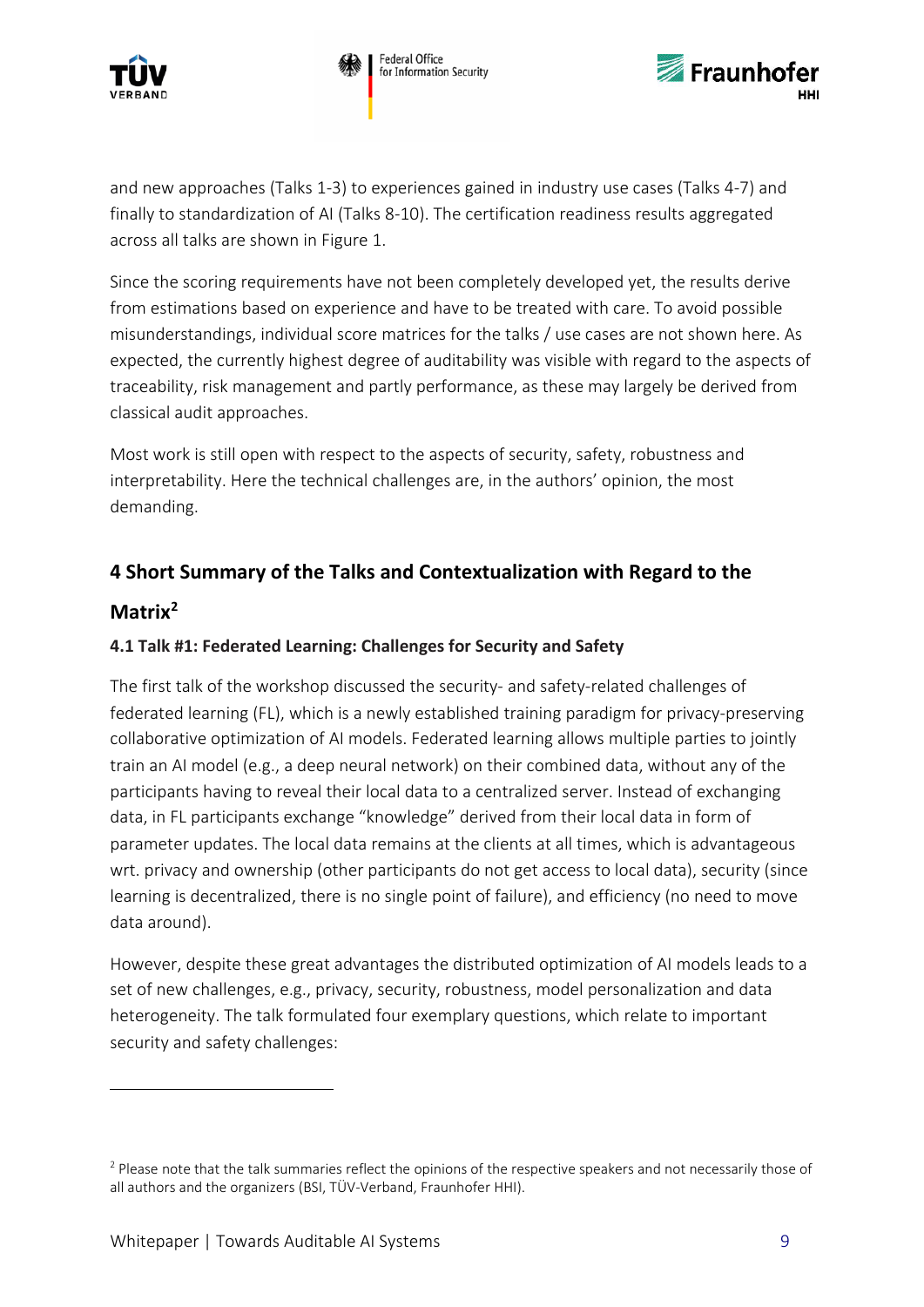



- 1. What if a (group of) client is an adversary?
- 2. What if we do not trust the server?
- 3. Can we deploy FL on the blockchain?
- 4. Can we ensure privacy of local data?

New developments in the FL research were presented which (to some extend) address these four questions. First, the Clustered FL approach [14] was presented, a newly developed variant of FL which measures the similarities in the clients' data distributions and thus allows to train personalized FL models. This approach has been showed to be able to identify adversarial clients, even in Byzantine settings where a subset of clients behaves unpredictably or tries to disturb the joint training effort. Then, very briefly homomorphic encryption has been presented as a potential technology to secure the connections between clients and the server. Since operations such as averaging (aggregation of model updates) and scalar product (cosine similarity) can be performed in the encrypted space, homomorphic encryption can be easily integrated within (Clustered) FL. Third, the recently proposed approach [15] to efficiently implement FL on a blockchain was discussed. The approach is based on communication-efficient federated distillation [16], which allows it to aggregate the heavily compressed (1-bit encoding) soft-label updates on a smart contract. A key feature of the work is also the incentive mechanism, which allows it to reward honest participation based on peer consistency in an incentive compatible fashion. Finally, a provably differentially private FL approach was presented and its performance was compared to other privatized and nonprivate baselines. The talk concluded with a recap and a short discussion of other open challenges in FL.

#### <span id="page-9-0"></span>**4.2 Talk #2: How may Minimalistic Neural Networks Improve Interpretability**

In this talk the results of an international research team from TU Wien (Vienna), IST Austria and MIT (USA) were presented: a novel biologically inspired AI-system that can control a vehicle with just a few artificial neurons [17]. The system has decisive advantages over previous deep learning models: It copes much better with noisy inputs, and, because of its simplicity, its mode of operation can be explained in detail. It does not have to be regarded as a complex "black box", but it can be understood by humans.

Biological inspiration comes from the brain of C. elegans, a threadworm, that possesses 302 neurons and 8000 synapses and for which the connectome, i.e. the connectivity between all neurons, is completely mapped. From the connectome of C. elegans specific (feedback) policy motifs (or sensori-motor-circuit blueprints) are identified and used as building blocks for an artificial neural network. In contrast to the currently extremely popular deep neural networks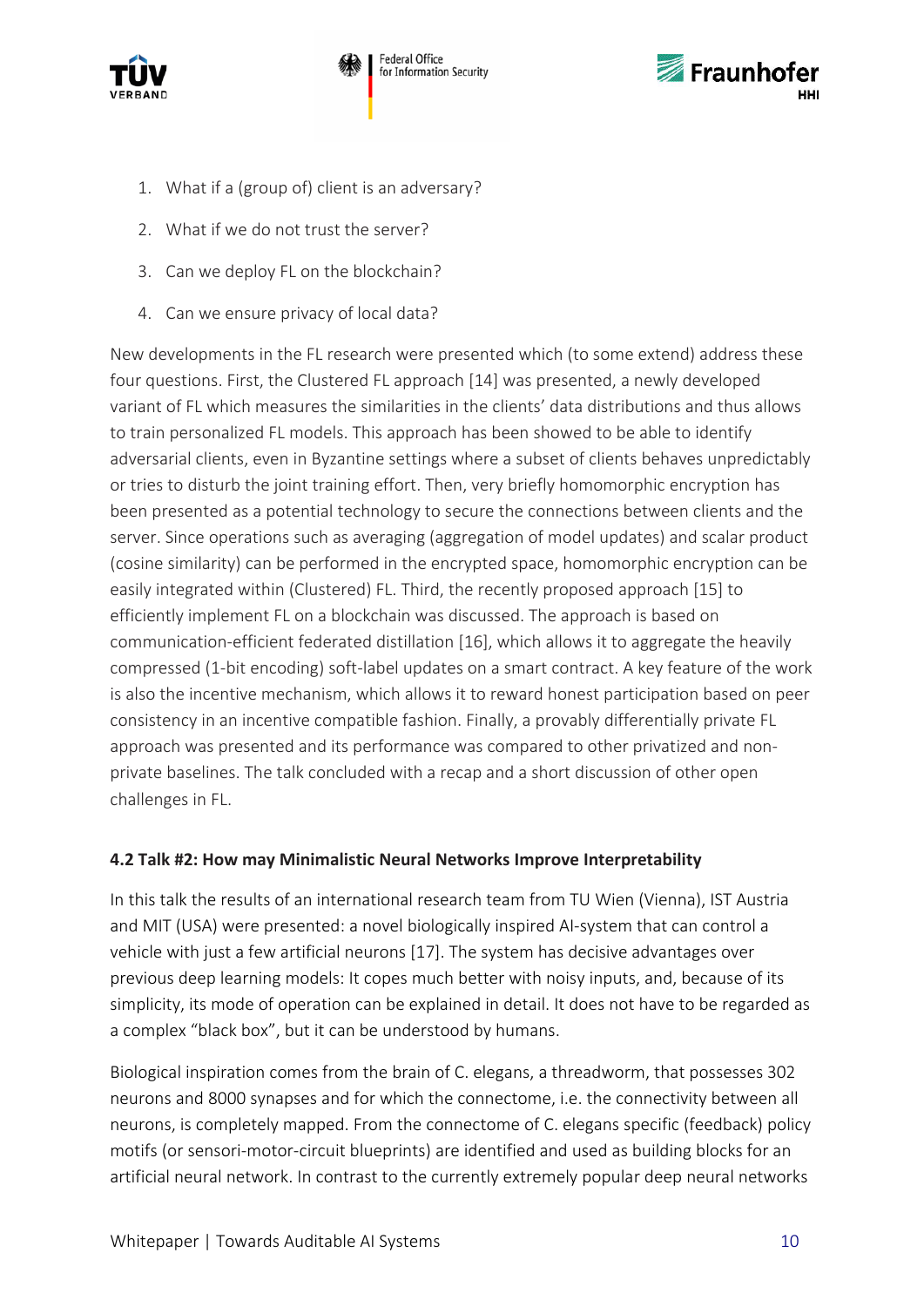





(DNNs) the networks presented here firstly consist of neurons which are based on slightly more complex biophysical models, secondly consist of only a small number of neurons and their connectivity is thirdly highly sparse, i.e. not every neuron is connected to every other neuron. Overall this massively reduces complexity and enhances interpretability of the neural network models.

These models for example may be used for parallel parking or Autonomous Lane Keeping systems in vehicles: for autonomous lane keeping a modular system consisting of preprocessing convolutional neural networks (CNNs) and a biologically inspired control network called neural circuit policy (NCP) is employed. Camera images of the road are fed into the CNNs which output 32 virtual sensor neurons which are in turn used as inputs for the NCP lane keeping network which automatically decides whether to steer to the right or left. The NCP only consists of 19 neurons. Both subsystems are stacked together and are trained simultaneously using many hours of traffic videos of human driving in the greater Boston area, together with the desired steering command. After learning the system can independently handle new situations. In comparison to todays state of the art deep learning lane keeping models with many millions of parameters the new modular approach allows to reduce the size of the control network by three orders of magnitude.

The model was evaluated with respect to its attention focus during driving. Hereby, the role of every single cell in any driving decision could be identified and the function of individual cells and their behaviour understood. Achieving this degree of interpretability is impossible for larger deep learning models. It was also tested how robust NCPs are compared to previous deep learning models. The input images were perturbed and it was evaluated how well the agents can deal with the noise. The NCPs demonstrated strong resistance to input artifacts as a direct consequence of the novel neural model and the architecture. Using this new method training time is reduced and interpretability improved while retaining the power of employing AI technology.

#### <span id="page-10-0"></span>**4.3 Talk #3: Cybersecurity Challenges in the Uptake of AI in Autonomous Driving**

In the automotive domain, AI systems, in particular deep neural networks, have largely contributed to advancing the automation of vehicles in recent years. The most widely used standard [18] in this context defines six different levels of increasing automation, ranging from no automation (level 0) up to full automation under certain (level 4) or all (level 5) environmental conditions. Typically, these automated vehicles include a perception module that is gathering input from various types of sensors (cameras, lidars, radars. etc.), upon which a planning module returns a sequence of actions to follow a calculated trajectory, which results in an adequate adjustment of the actuators. All of these modules make an increasing use of AI, in particular in the perception stage that heavily rely on computer vision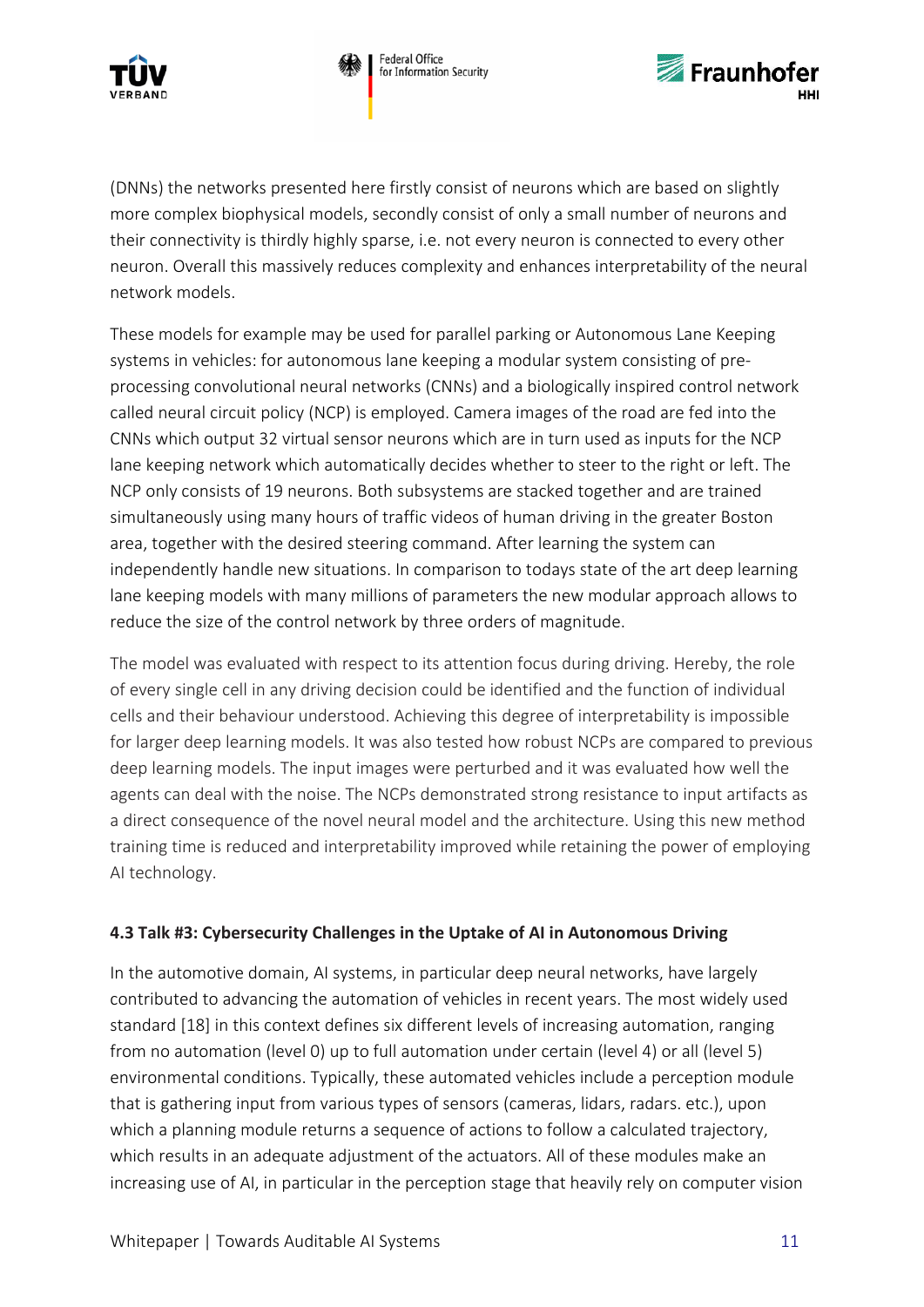

**Federal Office** Federat Strice<br>for Information Security



techniques.

Even if AI led to significant advances in terms of automation, systems, in particular those based on machine learning (ML) models, are susceptible to novel attacks with potentially severe consequences [19]. This presentation is based on a report evaluating the new cybersecurity challenges that come with this uptake of AI in autonomous driving [20]. Attackers may for instance insert manipulated data in datasets to alter the integrity of the training phase of the models (poisoning attacks), or try to rebuild the model based on targeted queries in order to extract the logical mechanisms at play in the decision-making and steal company's intellectual property (model stealing). Nowadays, adversarial attacks have received the most attention for their ability to deceive AI models at inference time into returning wrong outputs through the alteration of input data. Many methods to efficiently



Figure 3: Attack scenario for autonomous vehicles: adversarial attacks on street markings. 1. A malicious actor applies an adversarial sticker with physical perturbations onto a stop marking. 2. The camera of the AV sees the stop markings and the adversarial sticker. 3. The markings recognition system is deceived into perceiving the stop marking. 4. The planning and control systems handle the situation as if there was no stop creating considerable safety risks for traffic actors.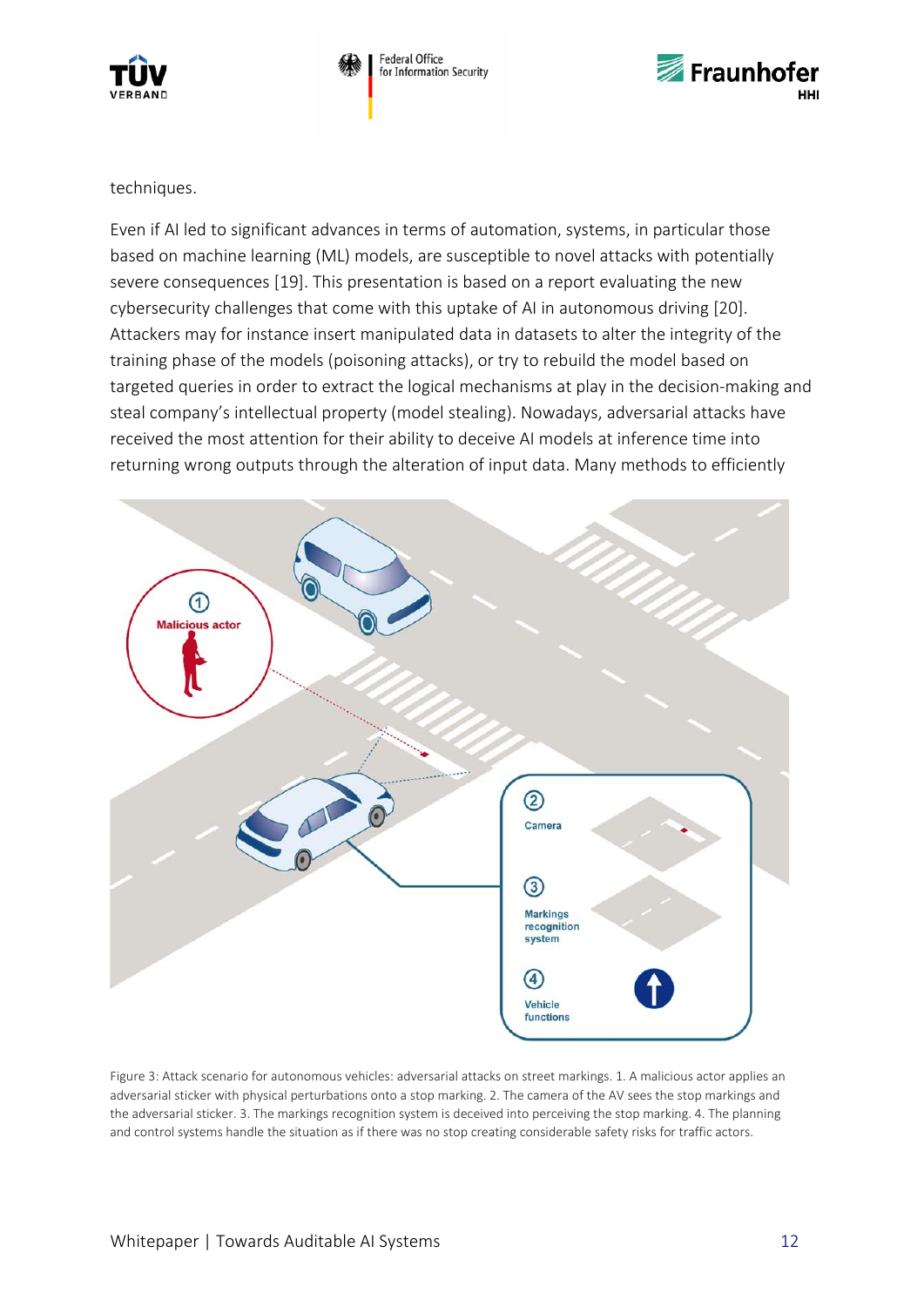



perform such attacks have been proposed in the literature, but depending on the specific constraints (e.g. digital vs. physical domain, white-box vs. black-box access to model under attack, etc.), the challenges for running successful attacks can vary considerably in practice. The same is true for devising mitigation measures and defences, which usually can only secure models in a limited way.

Both development of attacks and defences are part of the active research field of adversarial ML. Demonstration in laboratory and real-world conditions of successful attacks on perception systems in the context of autonomous vehicles suggests the relevance of the cyber threats targeting AI components. On this basis, the development of a range of typical attack scenarios constitutes a starting step for a more in-depth threat modelling of AI models in autonomous driving (see Figure 3).

General recommendations to tackle the security challenges faced by AI systems include a systematic validation of the AI model and the associated data throughout the entire life cycle while properly integrating these measures with traditional cybersecurity. On a high level, it is also important to increase the capacity and the expertise on the cybersecurity aspects of AI within the automotive industry.

#### <span id="page-12-0"></span>**4.4 Talk #4: Towards Trustworthy Camera-Based Sensing and Perception Systems**

The control of an automated driving system relies on a hierarchical and distributed control system which is embedded in a sense-plan-act loop and is subject to external disturbances and noise. The development of highly automated driving systems faces three overarching challenges that require proper tradeoffs: a) the technological challenge to build a safe car that perceives the environment and takes decision at least as good as a human driver, b) the regulatory challenge to build a functional car, accepted by society that fits into defined regulatory framework and c) the business challenge to build a cost-effective car that consumers are willing to use.

Furthermore, the trustworthiness of the system hereby is defined as: the users can trust such a system if a) it has been certified by a certification authority after development and before release and b) any of its behavior can be well explained throughout its lifetime. Two relevant standards – supporting the development and the certification process are: the ISO 26262 [21] functional safety standard, which deals with the question of how the system should detect and respond to failures, and the ISO 21448 [22] complementing standard "SOTIF safety of the intended functionality", which covers the situations like how the system should detect and respond to functional insufficiencies of the intended functionality or by reasonably foreseeable misuse by persons. Further relevant standards in this context are e.g. ISO/TR 4804 [23] and ISO/DIS 22737 [24].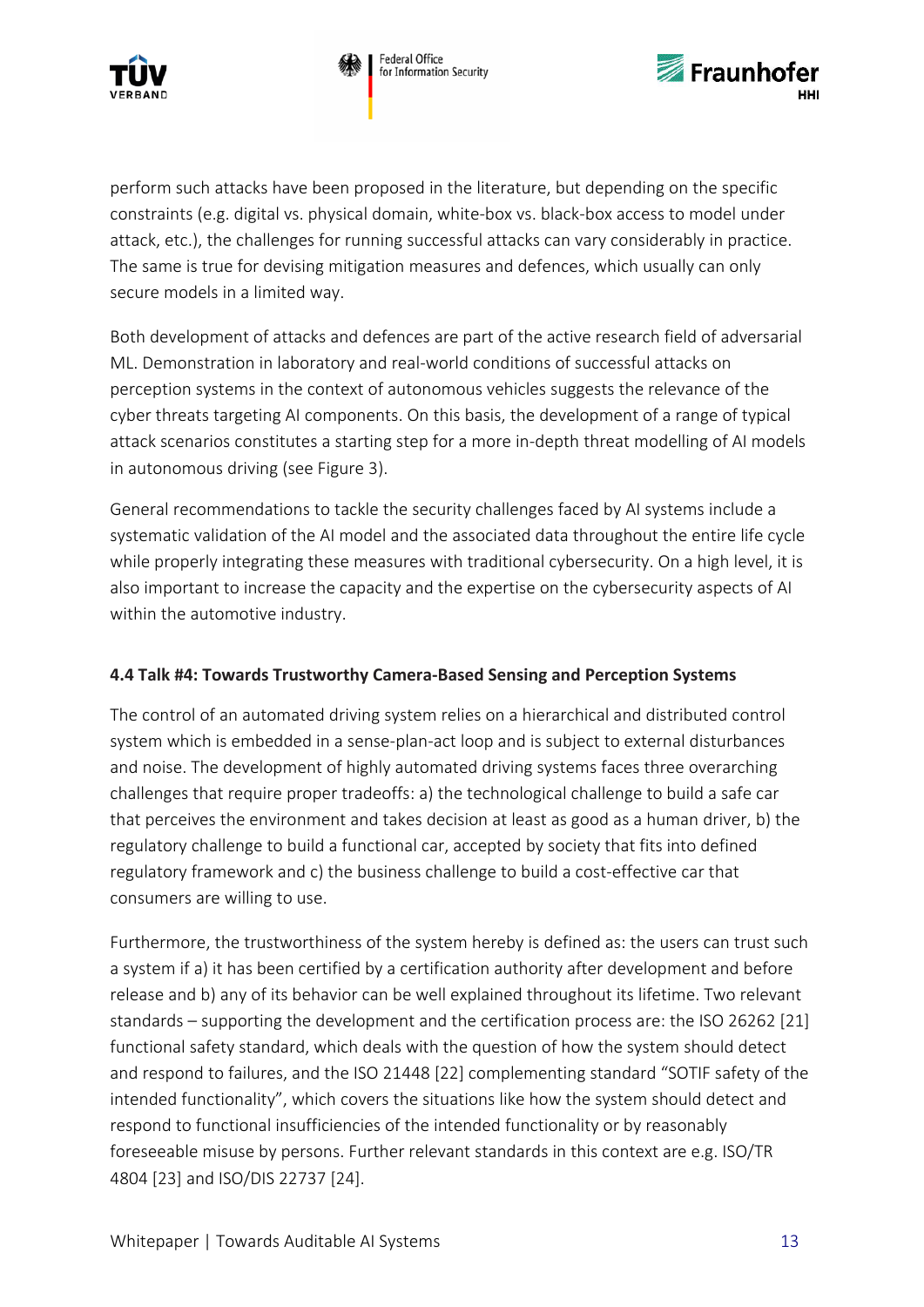





The objectives of these standards are to support the validation and certification process of the automated function in all relevant scenarios, especially in difficult conditions for both sensors and algorithms. Since even the best sensing and perceptions system will eventually fail a sensing architecture with fault detection or even fault tolerance is highly recommended. Therefore, robust and reliable sensing and perception systems are often based on the fusion of the information of multiple sensors, e.g. camera, radar and lidar. Such a system is expected to operate properly in the system's operational design domain (ODD) which includes different environmental conditions (e.g. city vs. highway and daytime vs. nighttime).

One of the technical challenges is how to develop and certify robust and reliable sensing and perception systems? Robustness is the ability of a system to resist change without adapting its initial configuration. Its relevance becomes obvious with the increasing prevalence of neural networks in the sensing and perception systems. Especially in safety critical applications it is of high importance to verify their behavior, but there is no generally agreed methodologies and procedures to assess robustness. Often, definitions of robustness assessment focus on the worst-case (adversarial inputs), which might be too conservative. One of the key questions is: how big is the tolerable uncertainty? Uncertainty may be divided in aleatoric uncertainty, which is due to randomness, and epistemic uncertainty which can be divided in model uncertainty and parametric uncertainty. All types of uncertainty may be observed along the image processing pipeline and they may be quantified using the p-norm. For example, aleatoric uncertainty is caused by hardware faults and targeted as well as untargeted adversarial attacks. Parametric uncertainty is mainly due to parameters variations due to external variations (e.g. temperature, humidity, etc.) as well as aging.



Figure 4: Methodology to assess the robustness of deep neural networks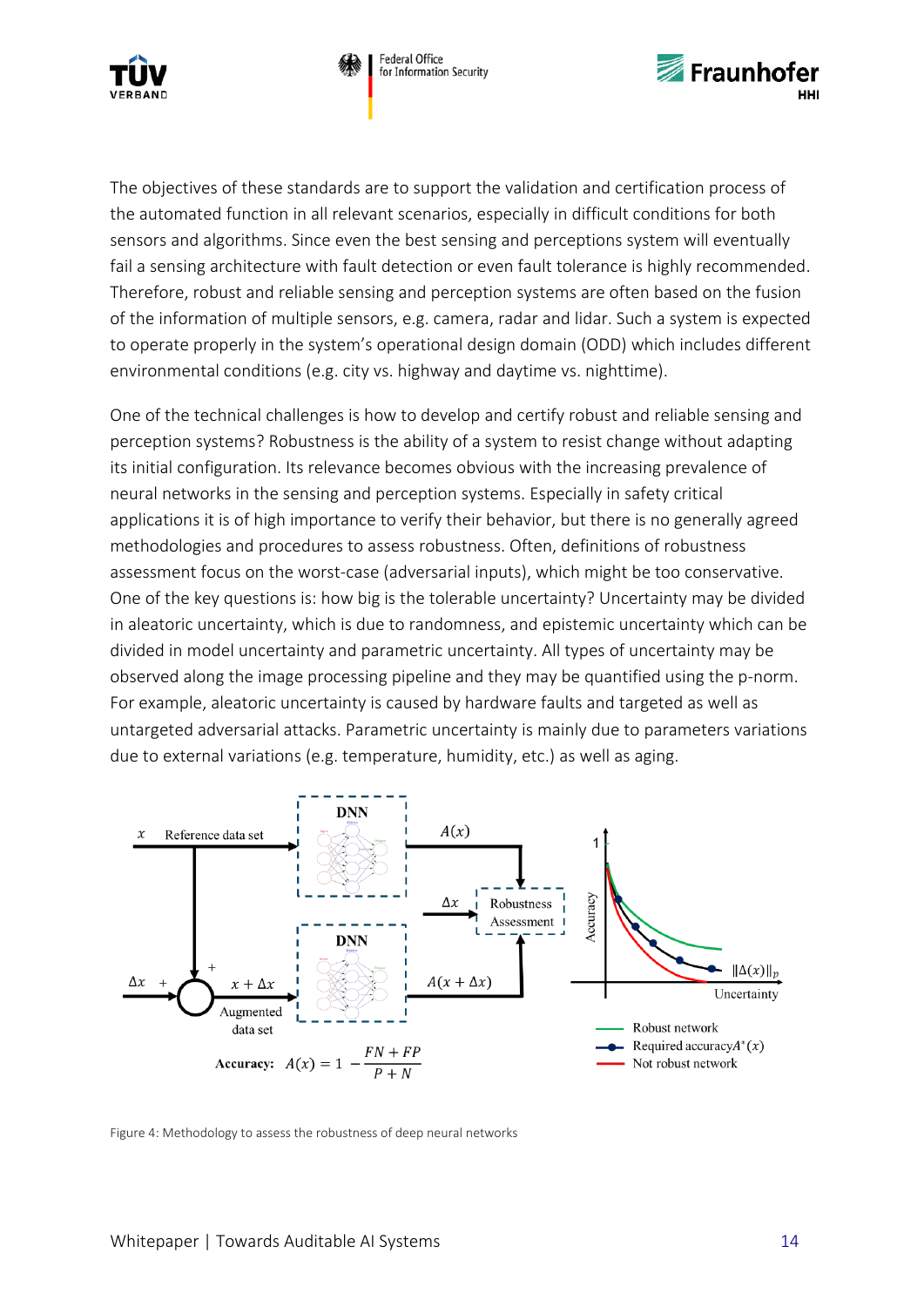



To improve robustness, including robustness against adversarial attacks, during the training phase an inclusive dataset design, data normalization and data augmentation (e.g. flipping & rotating) are used. To assess efficiently the robustness of Deep Neural Networks (DNNs), data sets with variable uncertainty need to be efficiently generated and, metrics to measure the uncertainty and network performance shall be in place – the methodology is briefly illustrated in Figure 4.

As conclusion, defining and widely accepting a unified methodology to assess the robustness of deep neural network could significantly accelerate the development and certification of highly automated driving systems.

#### <span id="page-14-0"></span>**4.5 Talk #5: Data Quality Requirements for the Development and Validation of Automated Vehicles**

Automated vehicles contain a large number of sensors and cameras monitoring the environment of the vehicle and providing the input data for decision processes of the control software (e.g. steering commands, speed control etc., Figure 5). The majority of the sensor and camera modules provide object detection and classification and rely on ML based techniques. Therefore, validation of these functionalities and evaluation of the underlying data quality are crucial aspects for safety and relevant for homologation processes in the automotive industry.



Figure 5: Basic principle of information processing in automated vehicles

The effort for validation and requirements to the used data are strongly depend on the autonomous level. The shift of liability from driver to the manufacturer (from level 3) demands a high effort which increases disproportionately up to the level 5. In principle, the quality of the validation data can be defined in three dimensions:

- **Volume:** The amount of data used for validation. E.g. the amount of driven kilometers within a variety of traffic situations and acquired objects (other cars, pedestrians, traffic signs etc.)
- **Accuracy:** The accuracy of the labels of the detected objects surrounding the vehicle. As the labeling process is based on the sensor and camera inputs of the vehicle, the accuracy of the labels is strongly depended on the setup of these systems.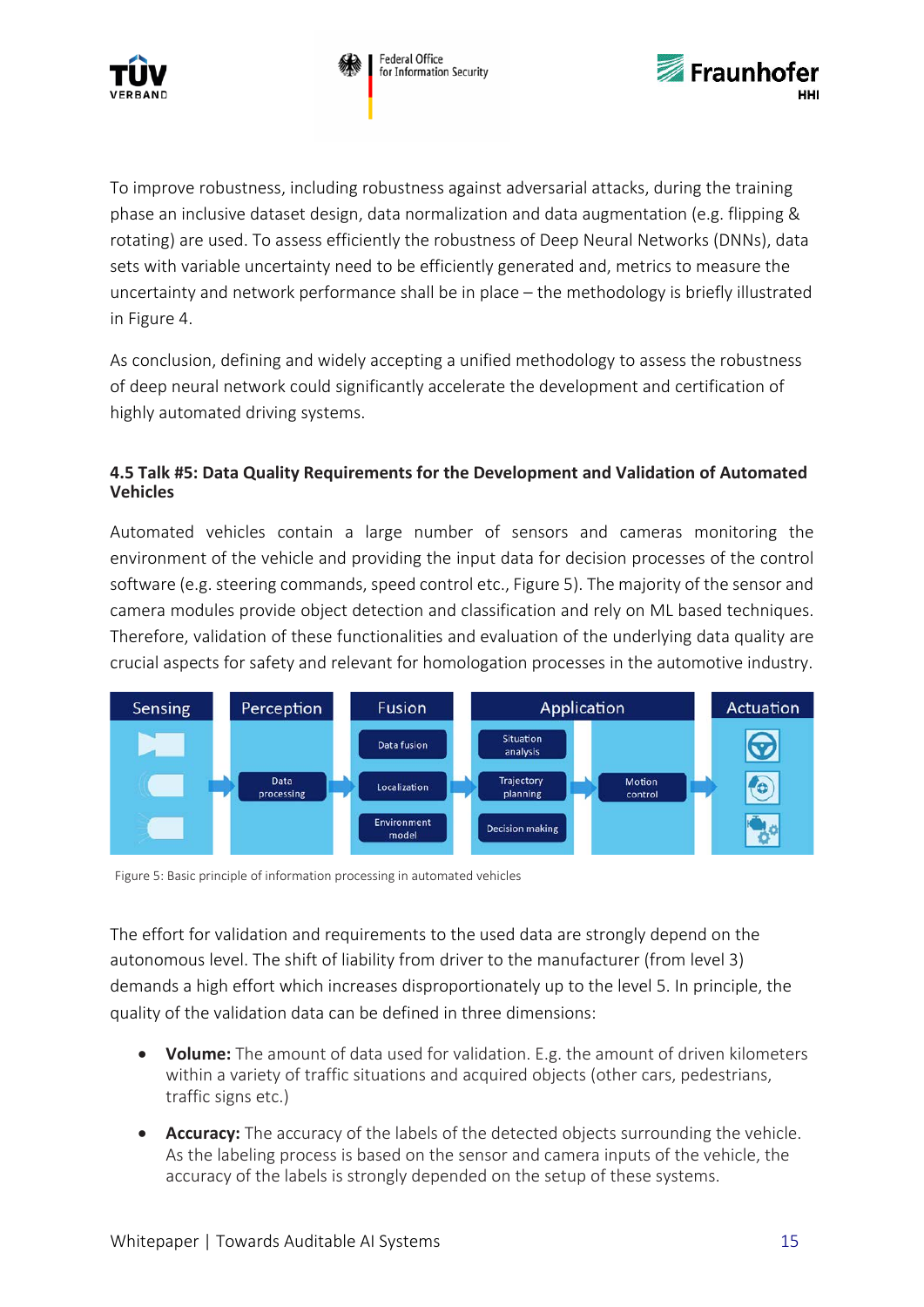



Consequently, there will be always some ambiguity at the decision boundaries.

• **Right Data:** Selection of relevant objects and labels. Distinguish between relevant and not relevant objects for the current traffic scene. Typically, not so relevant objects are hard to label.

All these aspects are crucial for safety considerations and therefore subject of evaluation within homologation processes (Figure 6). To assess the safety aspects of automated vehicles, the above-mentioned validation data can be embedded in homologation frameworks, which comprise several steps and strategies to create suitable test scenarios for automated vehicles.



Figure 6: Most important steps of the assessment within homologation processes

#### <span id="page-15-0"></span>**4.6 Talk #6: Challenges for AI Service Providers**

Service providers for AI either develop or operate AI systems on behalf of their customers. This relationship is independent from the organizational affiliation of the service provider, i.e. an AI- department inside the same company providing AI-services to a market going business unit of the same corporation has to be treated the same as an external customer and hence, the same quality and documentation standards shall apply. Naturally and depending on the use-case, such services can be different, as can the underlying technology. Therefore, on top of mastering the technology, important quality criteria for an AI service provider are to properly manage the development, deployment and operations process of AI-systems, as well as the risks associated with it in a repeatable and replicable fashion.

Quality management and risk management are nothing new in software development and the associated best practices have been widely published and embraced. However, the quality of AI-systems is determined at least as much by the quality of the data used for training and validation as by the quality of the software per se. Hence, the challenge for ML or AI is how to fuse the well understood software-devops process, which manages the software lifecycle with the new data-lifecycle, which manages everything from data provenience, wrangling, labelling, re-purposing the data as well as meta-data but also possible re-use application specific data, e.g. weights of a trained model. Therefore, a new term has been minted – ML Ops for ML Ops processes, which are not limited to ML, but also expand to other domains of AI, such as neural networks. A proper ML Ops process does not only allow better reproducibility and auditability, but, if done right, also increases velocity of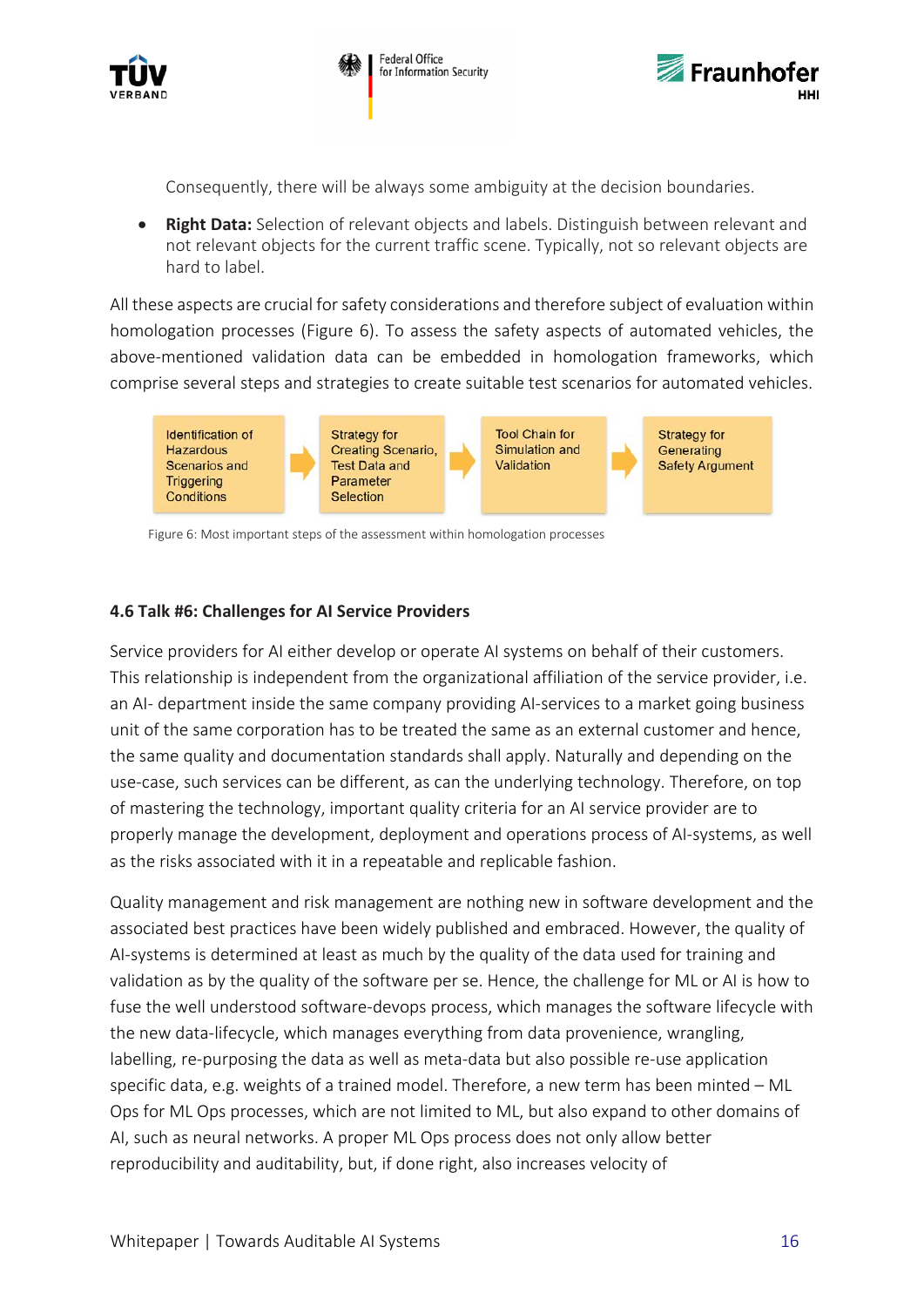



development/deployment and security of AI applications*.* 

| <b>MLOps Maturity stages</b>                                |                                                                                                                                 |                                                                                                         |                                                                                   |  |  |  |  |  |
|-------------------------------------------------------------|---------------------------------------------------------------------------------------------------------------------------------|---------------------------------------------------------------------------------------------------------|-----------------------------------------------------------------------------------|--|--|--|--|--|
| <b>Maturity Level</b>                                       | <b>Training Process</b>                                                                                                         | <b>Release Process</b>                                                                                  | Integration into app                                                              |  |  |  |  |  |
| Level 1 - No MLOps                                          | Untracked, file is provided for<br>handoff                                                                                      | Manual, hand-off                                                                                        | Manual, heavily DS driven                                                         |  |  |  |  |  |
| Level 2- Training<br>Operationalized                        | Tracked, run results and model<br>artifacts are captured in a<br>repeatable way                                                 | Manual release.clean handoff<br>process, managed by SWE<br>team                                         | Manual, heavily DS driven, basic<br>integration tests added                       |  |  |  |  |  |
| Level 3 - Release<br>Operationalized                        | Tracked, run results and model<br>artifacts are captured in a<br>repeatable way                                                 | Automated, CI/CD pipeline<br>set up, everything is version<br>controlled                                | Semi-automated, unit and<br>integration tests added, still needs<br>human signoff |  |  |  |  |  |
| Level 4 - Training &<br>Release Operationalized<br>Together | Tracked, run results and model<br>artifacts are captured in a<br>repeatable way, retraining set<br>up based on metrics from app | Automated, CI/CD pipeline<br>set up, everything is version<br>controlled, A/B testing has<br>been added | Semi-automated, unit and<br>integration tests added, may need<br>human signoff    |  |  |  |  |  |
|                                                             |                                                                                                                                 |                                                                                                         |                                                                                   |  |  |  |  |  |

Figure 7: Microsoft MLOps maturity model

Microsoft responsible AI Principles embrace the management of audit trails (tracking of end to end lineage) & datasheets (document metadata) of a ML model along its entire lifecycle as a key component. It also introduces MLOps Maturity stages, which reflect an organizations ability to tightly and replicable manage AI-development and operation, including retraining and versioning/release management (Figure 7).

How does this approach stack up against the requirements of the proposed certification readiness matrix? Obviously, only a subset of categories can be addressed directly by an ML Ops process, namely the dimensions traceability and risk management. Others, e.g. Security, Robustness or Explainability can be indirectly addressed via specific parameters or acceptance criteria, though. In the current definition of MLOps maturity stages, mainly procedural parameters are tracked, i.e. if run results and model artifacts are captured and how they are tracked. The requirements to do this in a repeatable and standardized way and the appropriate metrics for model retraining are a precondition to reach maturity level on the ML Ops process. This implies that such performance indicators are there and can be quantified. Guidance, exactly which results and artifacts have to be documented and in which granularity this needs to happen still needs to be made explicit, bound to the industry and the severity of influence it can put a human's life. This type of severity can be standardized through an MLOps approach to make sure that local regulation can be audited in the correct way. Furthermore, an agreed upon taxonomy and ways to describe datasets needs to be used as the basis for documentation. The foundation and possible pathway is outlined in "Datasheets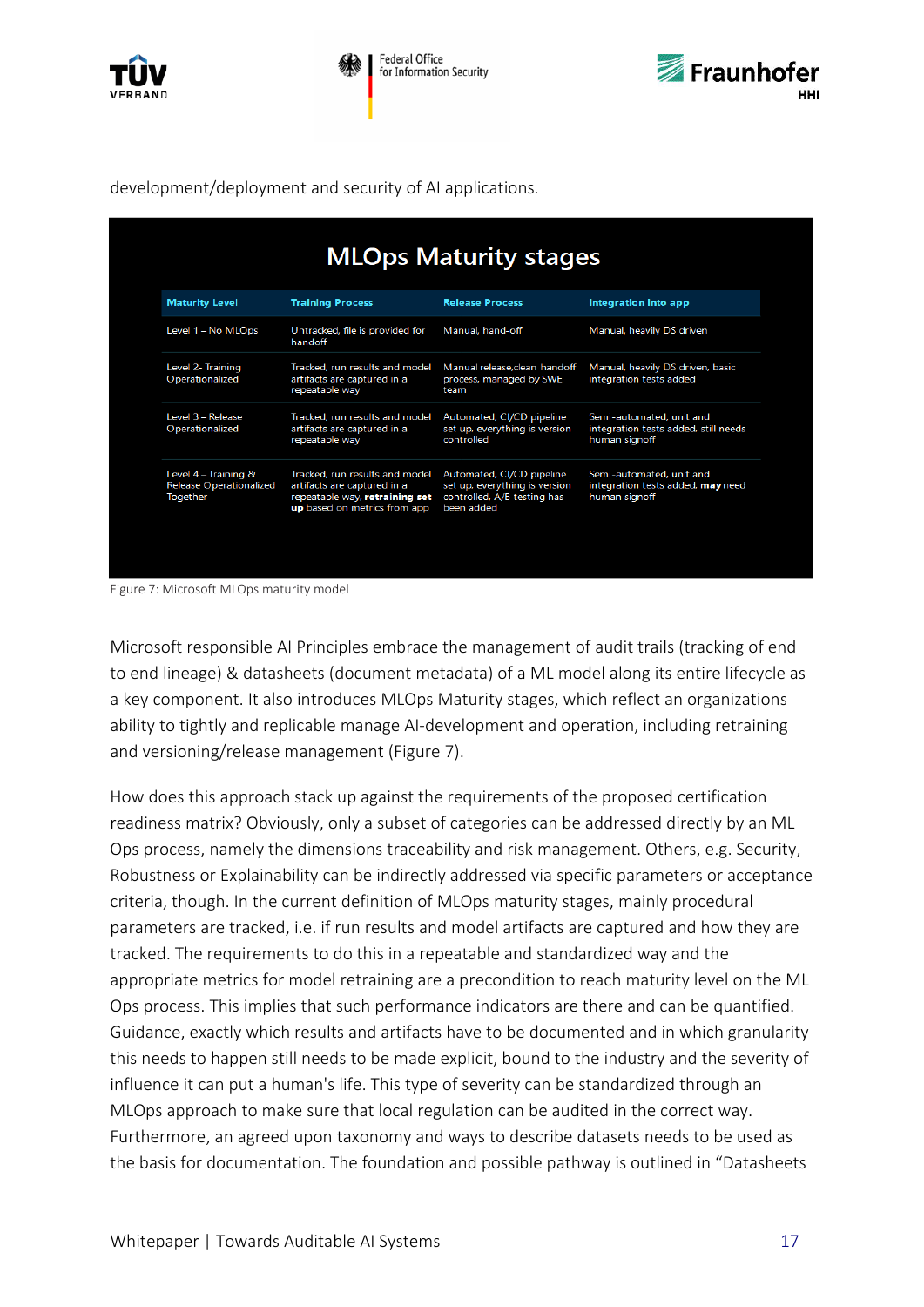



for Datasets', which now needs to be operationalized, refined and subsequently translated into generally accepted best practice [25].

#### <span id="page-17-0"></span>**4.7 Talk #7: Developing and Certifying Trustworthy and Reliable Telemedical Systems**

AI has become a strong trend in IT in recent years, both at the customer and enterprise level. The AI sub-discipline ML in particular contributes to the lasting success of AI systems. With ML techniques and sufficiently large data sets, it is possible to find correlations and hidden patterns that humans would not be able to detect on their own. ML prediction models based on object recognition systems in the field of computer vision, for example, are already autonomously making decisions with, in cases like autonomous driving or medical decision support systems, far-reaching effects.

Compared to previous technologies, however, due to its complexity the decision-making process of AI, and specifically (deep) ML models, is often difficult or even impossible to comprehend.

In order to increase trust in AI systems, questions such as "can an AI system be responsible?", "how can or should AI developers take responsibility?" and, "what ethical principles should guide responsible AI?" need to be clarified. Answers to these questions could be derived from, for example, biomedical ethics, which provides a starting point for ethical AI with requirements like respect for autonomy, beneficence, nonmaleficence, justice, and "explicability". These principles, their implementation in the development process and the verification of the chosen answers must be worked on in a multidisciplinary manner. Experts from Computer Science, Engineering, Sociology, Philosophy, Psychology, and Law must be involved as well as those stakeholders who use and are affected by the AI systems to be developed.

TÜV certification plays a central role as a trustworthy assessment. In the context of the use case "Skin Lesion App", a mobile application for skin cancer detection based on ML technology and secure telemedicine platform for dermatology, the TÜV AUSTRIA Trusted AI Audit Catalog will be presented, which was developed together with Prof. Sepp Hochreiter from the Machine Learning Institute of the Johannes Kepler University Linz. The Trusted AI Audit Catalog and the audit process itself, are based on three pillars, which support the areas of "Secure Software Development", "Functional Requirements" for ML and "Ethics and Privacy". In addition, the catalog assesses the risk potential of an AI application and adapts the different sets of questions accordingly.

Currently, the catalog allows supervised ML application with low risk to be assessed and certified. For example, with the help of the catalog, critical issues of the "Skin Lesion App"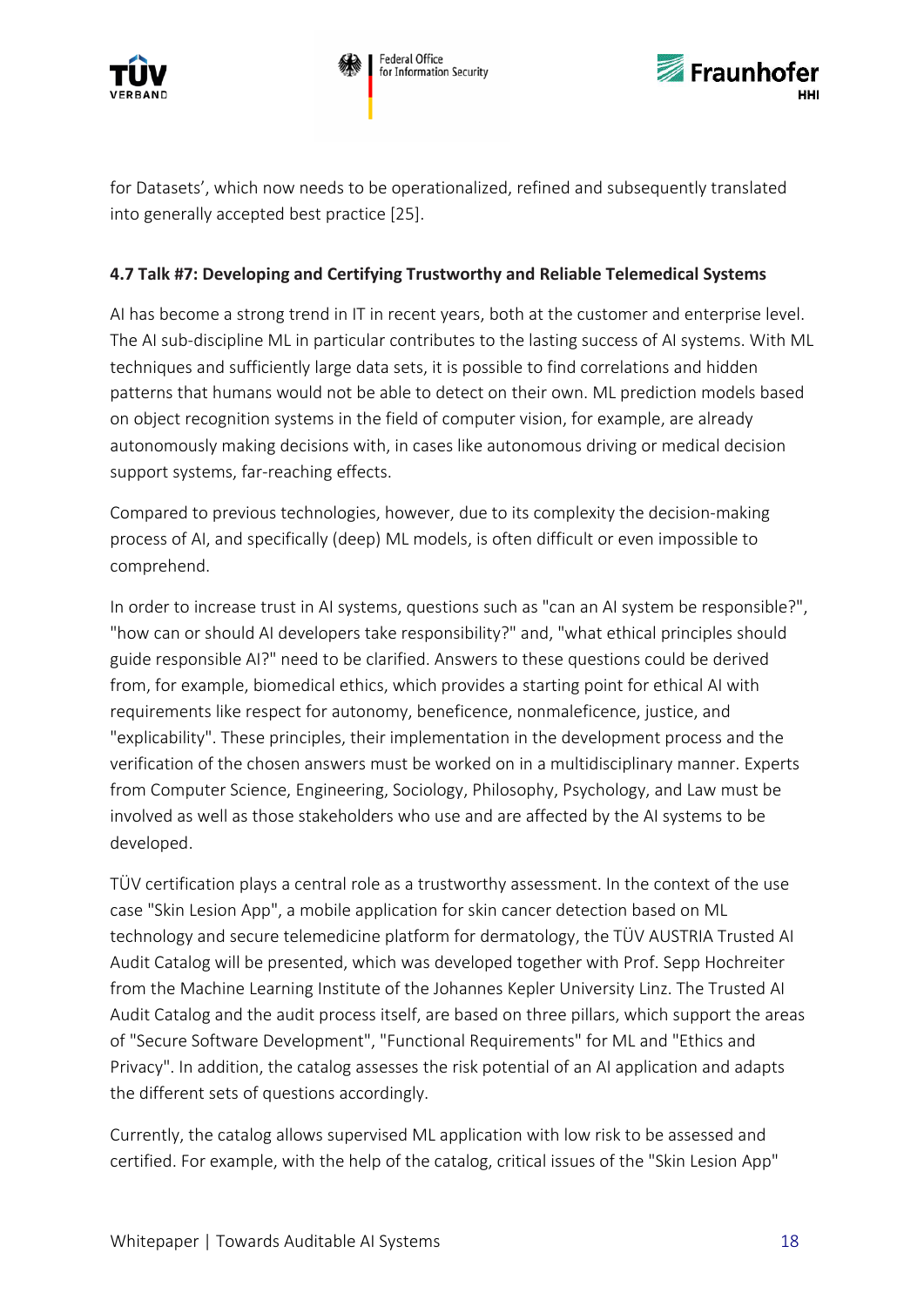



related to privacy-related data and data bias were identified and highlighted at multiple levels in the audit catalog modules "Functional Requirements" and "Ethics and Privacy". As a result, the Trusted AI Audit Catalog for the certification of ML applications was able to demonstrate that ethics by design were consistently applied in the development of the "Skin Lesion App" and that it is responsibly embedded in the telemedical context.

#### <span id="page-18-0"></span>**4.8 Talk #8: Risk Classes as the Basis for AI Auditing**

The AI Act proposal of April 2021 is a pioneering attempt of defining a legal framework for AI regulation. In its essence, it follows a risk-based approach with four AI risk classes ranging from minimal over low and high to unacceptable. The risk class assesses what level of risk an AI application poses to people, organizations or society as a whole. Depending on the risk classification, different regulatory requirements for AI operators apply.

It is assumed that most AI applications on the market will be classified as minimal risk. This space is intended to be entirely unregulated with no legally binding obligations for operators. An example application that falls into this category would be a common product recommender system as applied in various forms by many e-commerce platforms. Unacceptable risks applications are conflicting with European values and define the other extreme of the spectrum. The operation of these applications is prohibited entirely. An example for such an application would be a social scoring system that rates citizens based on their beliefs and actions in order to control their access to aspects of society.





Figure 8: Two-dimensional AI risk space with subdivision in four risk classes and example applications for each class.

The AI Act proposal distinguished between two categories of AI systems, component and stand-alone. An AI component is defined as a part or module of a system that is already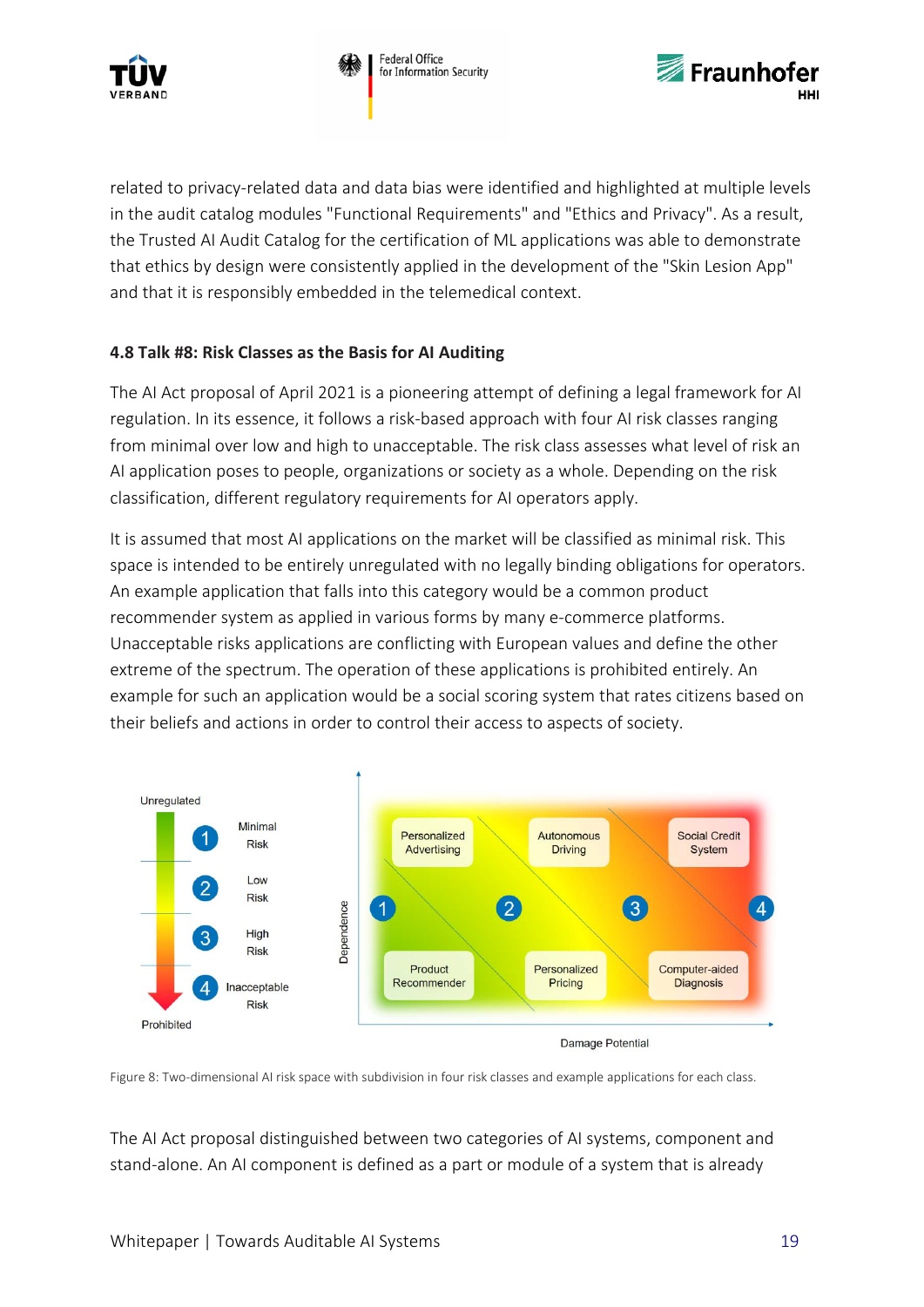





subject to existing regulations. These components are automatically classified as high risk. AI systems that are deployed outside of an existing regulatory framework are called stand-alone AI systems.

One question that arises might be the following. What is AI risk and how is the risk class of a given application determined? [26] proposes a two-dimensional scheme for assessing AI risk. One axis denotes the damage potential of an AI system, or how impactful bad AI decision making can be. The other axis denotes dependence, or to what extend a human depends or subordinates on AI decisions. Fig. 8 shows a visualization of that space along with some example applications.

For unacceptable risks, the definition in the AI Act is quite clear leaving little room for interpretation. The class of high risk systems is defined via a list of concrete applications in the appendix, where an actual risk has materialized in the past. The AI Act appears to follow a reactive approach for classifying a system as high risk rather than a proactive one. With every new application that poses a high risk, that list needs to be updated. On the other hand, applications can slightly be altered specifically for avoiding a high-risk classification, which may lead to a cat-and-mouse game between AI operators and legislation. To facilitate the operationalization of the AI Act, a clear methodology of set of rules for systematically determining the risk class of an AI application is required.

#### <span id="page-19-0"></span>**4.9 Talk #9: Standardized AI/ML Model Validation in Healthcare: The ITU/WHO Focus Group on "AI for health"**

AI and ML offer a large potential for clinical and public health, with a wide range of use cases that can benefit from AI/ML-powered automation. Typical application examples include medical image classification, segmentation, or reconstruction, as well as systems for lab data analysis, decision support, or disease risk assessment. Prior to and during the usage of a given AI/ML tool in practice, it must be assured that the method and its implementation are safe and effective, and can be applied with good faith for the intended use. Forthcoming standards for health AI are expected to play a crucial role in facilitating the responsible use of the promising AI/ML technology. Standards will need to cover both qualitative as well as quantitative quality control procedures along the entire AI life cycle that can assure that the tools are accurate, robust, fair, and overall trustworthy. In 2018, the International Telecommunication Union (ITU) and the World Health Organization (WHO) have established a joint focus group on AI for health (FG-AI4H), as collaborative initiative to explore standardization needs and possibilities. FG-AI4H members and leadership include experts from different disciplines from around the globe that are engaging in a steady and well documented dialogue. Numerous topic groups tackle specific health use cases, e.g., to fight Tuberculosis, Malaria or cardiovascular diseases with the help of AI/ML, and aim at proposing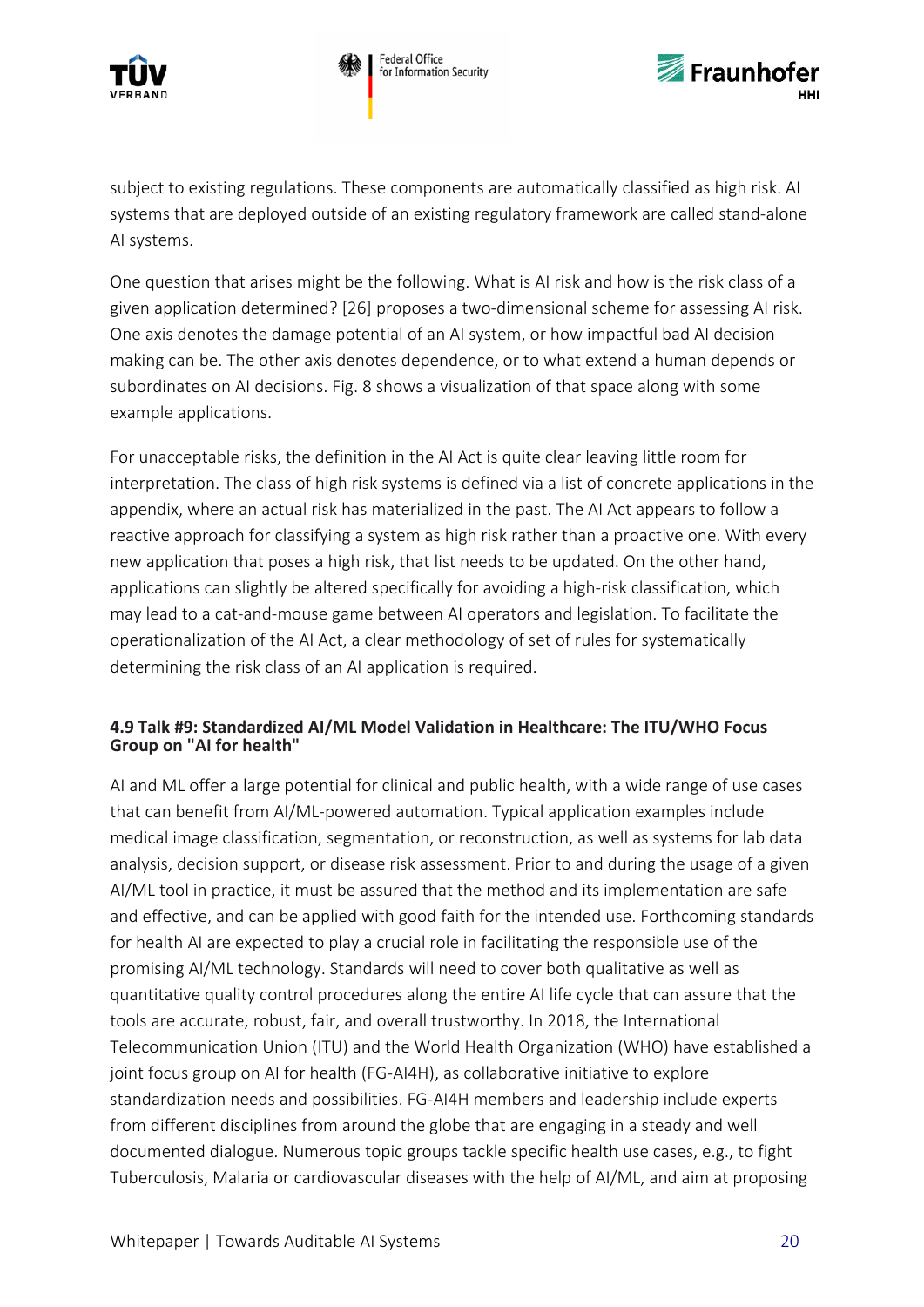



standardized procedures to benchmark AI models for a given task, on undisclosed, reproducible test data, as technical validation step prior to the eventual clinical evaluation following best practices. The regulatory, ethical and technical perspectives are considered by several FG-AI4H working groups that are dedicated to overarching themes, which affect all topic groups. FG-AI4H establishes processes and related policies, and creates reference documents with best practices. The processes and documents are being mirrored in opensource reference implementations, that will support the entire assessment process, including, e.g., ground truth annotation tools and a benchmarking platform for health AI, which makes possible the auditing of AI technology taking both quantitative and qualitative criteria into account.

#### <span id="page-20-0"></span>**4.10 Talk #10: ML Based Biometrics: Challenges and Extension of Existing Audit Schemes as a Basis for Standardization**

Biometric systems are increasingly used in a wide range of applications (Figure 9). Whether smartphones, banking applications or border control within airports, the use of unique features of individuals (e.g. face, fingerprint or retina) replaces classic authentication techniques like passwords and provides a higher usability. ML has become an indispensable part of Biometric systems extracting and recognizing the features of the raw image data.

Despite the relatively high fault tolerance and performance of ML techniques, every ML based biometric application suffers from specific vulnerabilities evoked from the robustness issues of ML. E.g. Adversarial Attacks can be applied to spoof the system. As biometric systems are commonly embedded in security critical areas and applications, the authentication process shall comprise a zero or relatively small False Acceptance Rate (FAR) to avoid unauthorized access to the system. Thus, current standards and schemes (e.g. Fido, NIST/ISO, Common Criteria) for biometric systems define certain countermeasures, FAR values and mitigations to keep the required security levels.



Figure 9: Basic functionality of a biometric system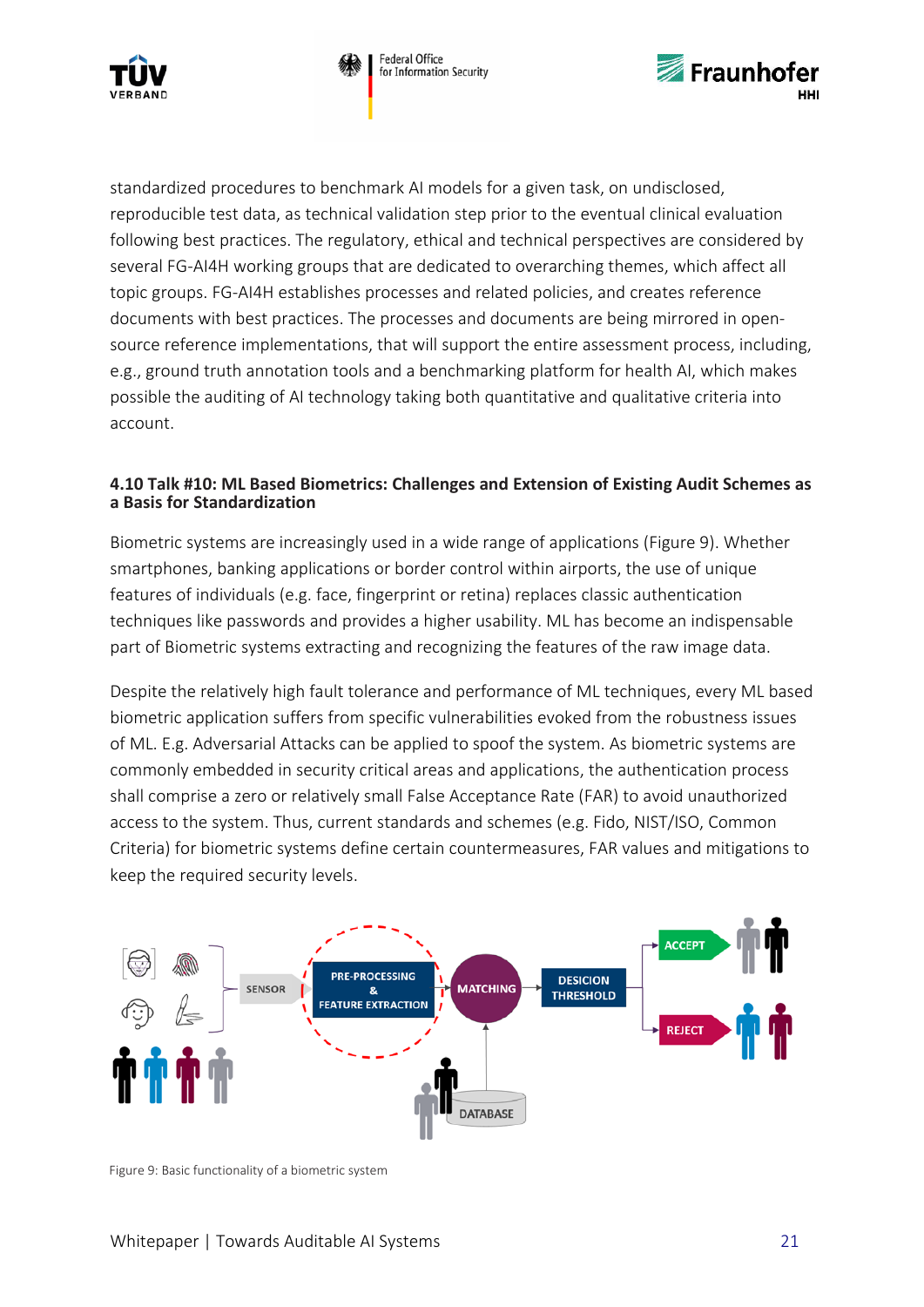





Unfortunately, the ML specific issues are not completely in scope of the existing standards and schemes. Even if low FAR values are measured by performance testing and anti-spoofing techniques are implemented, the system can be still vulnerable against adversarial attacks or similar attack vectors targeting the underlying ML Model. To close this gap, current or future schemes shall extend or add requirements in order to address such ML specific vulnerabilities (Figure 10). Relevant aspects could be comprising the evaluation regarding adversarial robustness of the model and mitigation strategies against adversarial examples. Other aspects may cover requirements for "feature checks" and "model stealing". Feature checks address the need of checking the features taken into account for the classification process and conducting plausibility checks to avoid the influence of non-relevant features (e.g. background, noise etc.). In case of model stealing, an attacker might try to extract and rebuild the used ML Model (victim) in order analyze the extracted model within an unprotected environment and eventually to craft attacks "white box" transferable to the victim model.



Figure 10: Possible extension of an existing scheme: ML specific issues.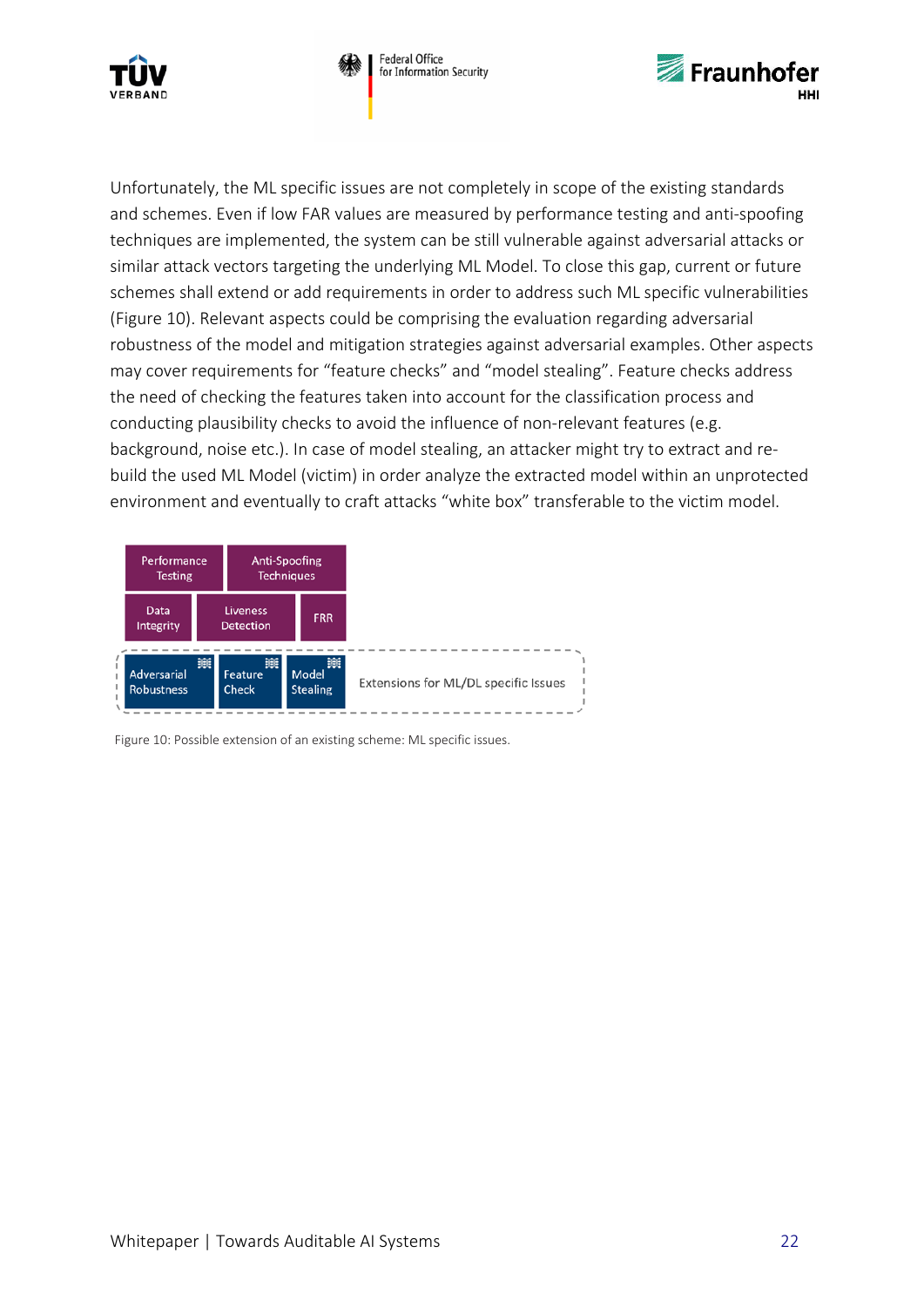



## <span id="page-22-0"></span>**5 Conclusion, Future Challenges and Next Steps**

Due to the complex lifecycle of connectionist AI systems embedded in applications, physical systems and organizations, due to the multitude of interdependent aspects that need to be considered for security and safety relevant AI systems [2] and as a prerequisite for the operationalization of AI regulations such as the EU AI Act, requirements, audit methods and audit tools have to be available for practical use for all relevant aspects and for all relevant lifecycle phases of AI systems. As of now the requirements, audit methods and audit tools are not available to a sufficient degree but the development in the field is highly dynamic as illustrated by the strong increase in practically oriented approaches to auditing AI systems (cf. e.g. the approaches presented during this workshop). Strong efforts in research and development are required but these efforts have to be focused and prioritized. As a basis, the state of the art and the progress of auditability for relevant applications and for AI systems in general have to be periodically assessed and presented in a comprehensive way.

In this whitepaper we propose a "Certification Readiness Matrix" (Figure 1) as a tool to assess and present the state of the art in a comprehensive, comparable and dynamically traceable way. Based on the results from 10 talks throughout the workshop that each focused on a unique combination of aspects, life cycle phases and use cases (Figure 2), we aggregated the results and estimate that, despite substantial progress, a lot of work has yet to be done. This is especially the case for the technically challenging aspects IT-security, safety, robustness and interpretability while aspects such as traceability and risk management may be, to a large extent, dealt with using variations of existing methods and tools. In our view it is desirable to further develop the certification readiness matrix presented above: in order to make it an reliable basis for tracking developments and for prioritizing and coordinating future work in research and development, score requirements have to be developed and formulated in a comprehensive way for all cells of the matrix. Subsequently, the matrix should be applied to important use cases and updated over time until the AI Act may finally go into operation.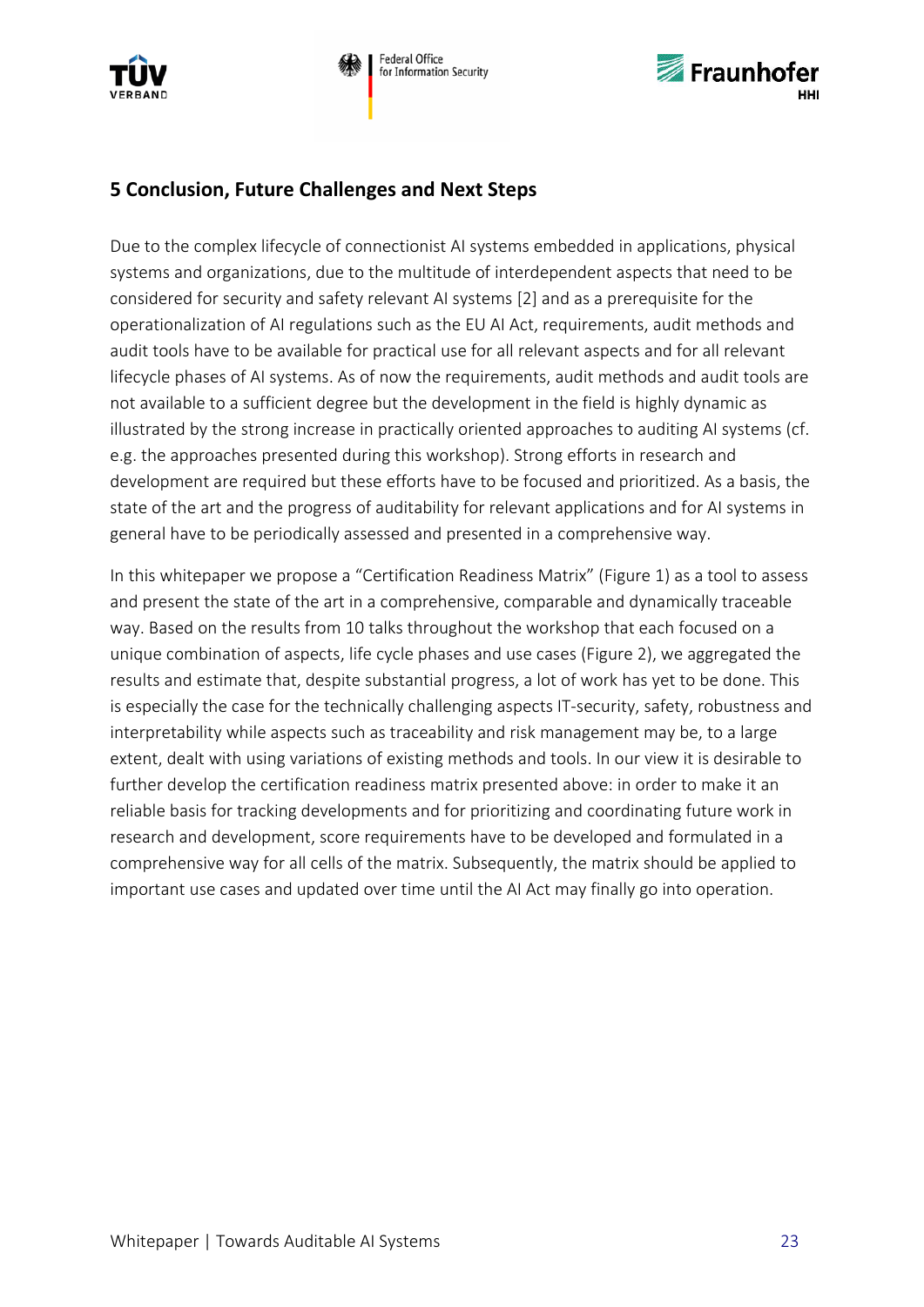



## <span id="page-23-0"></span>**6 References**

[1] Berghoff C, Neu M and von Twickel A: Vulnerabilities of Connectionist AI Applications: Evaluation and Defense. Front. Big Data 3:23, 2020.

[2] BSI, TÜV-Verband and Fraunhofer HHI: Towards Auditable AI Systems - Current status and future directions, Whitepaper, 2021, [https://www.bsi.bund.de/SharedDocs/Downloads/EN/BSI/KI/Towards\\_Auditable\\_AI\\_Systems.](https://www.bsi.bund.de/SharedDocs/Downloads/EN/BSI/KI/Towards_Auditable_AI_Systems.pdf) [pdf](https://www.bsi.bund.de/SharedDocs/Downloads/EN/BSI/KI/Towards_Auditable_AI_Systems.pdf) (Accessed May 18, 2022).

[3] European Commission: Proposal for a Regulation of the European Parliament and of the Council Laying Down Harmonised Rules on Artificial Intelligence (Artificial Intelligence Act), 2021,<https://eur-lex.europa.eu/legal-content/EN/TXT/?uri=CELEX:52021PC0206> (Accessed May 18, 2022).

[4] DIN SPEC 92001-1 Artificial Intelligence – Life Cycle Processes and Quality Requirements – Part 1: Quality Metamodel, 2019.

[5] ISO/IEC 22989 Information technology — Artificial intelligence — Artificial intelligence concepts and terminology (under development as of May 18, 2022).

[6] ISO/IEC CD 5338 Information technology — Artificial intelligence — AI system life cycle processes (under development as of May 18, 2022).

[7] ISO/IEC DIS 25059 Software engineering — Systems and software Quality Requirements and Evaluation (SQuaRE) — Quality model for AI systems (under development as of May 18, 2022).

[8] ENISA: Securing Machine Learning Algorithms, 2021, <https://www.enisa.europa.eu/publications/securing-machine-learning-algorithms> (Accessed May 18, 2022).

[9] ETSI GR SAI 002 V1.1.1 (2021-08) Securing Artificial Intelligence (SAI); Data Supply Chain Security,

[http://www.etsi.org/deliver/etsi\\_gr/SAI/001\\_099/002/01.01.01\\_60/gr\\_SAI002v010101p.pdf](http://www.etsi.org/deliver/etsi_gr/SAI/001_099/002/01.01.01_60/gr_SAI002v010101p.pdf) (Accessed May 18, 2022).

[10] ETSI GR SAI 004 V1.1.1 (2020-12) Securing Artificial Intelligence (SAI); Problem Statement,

[http://www.etsi.org/deliver/etsi\\_gr/SAI/001\\_099/004/01.01.01\\_60/gr\\_SAI004v010101p.pdf](http://www.etsi.org/deliver/etsi_gr/SAI/001_099/004/01.01.01_60/gr_SAI004v010101p.pdf) (Accessed May 18, 2022).

[11] ETSI GR SAI 005 V1.1.1 (2021-03) Securing Artificial Intelligence (SAI); Mitigation Strategy Report,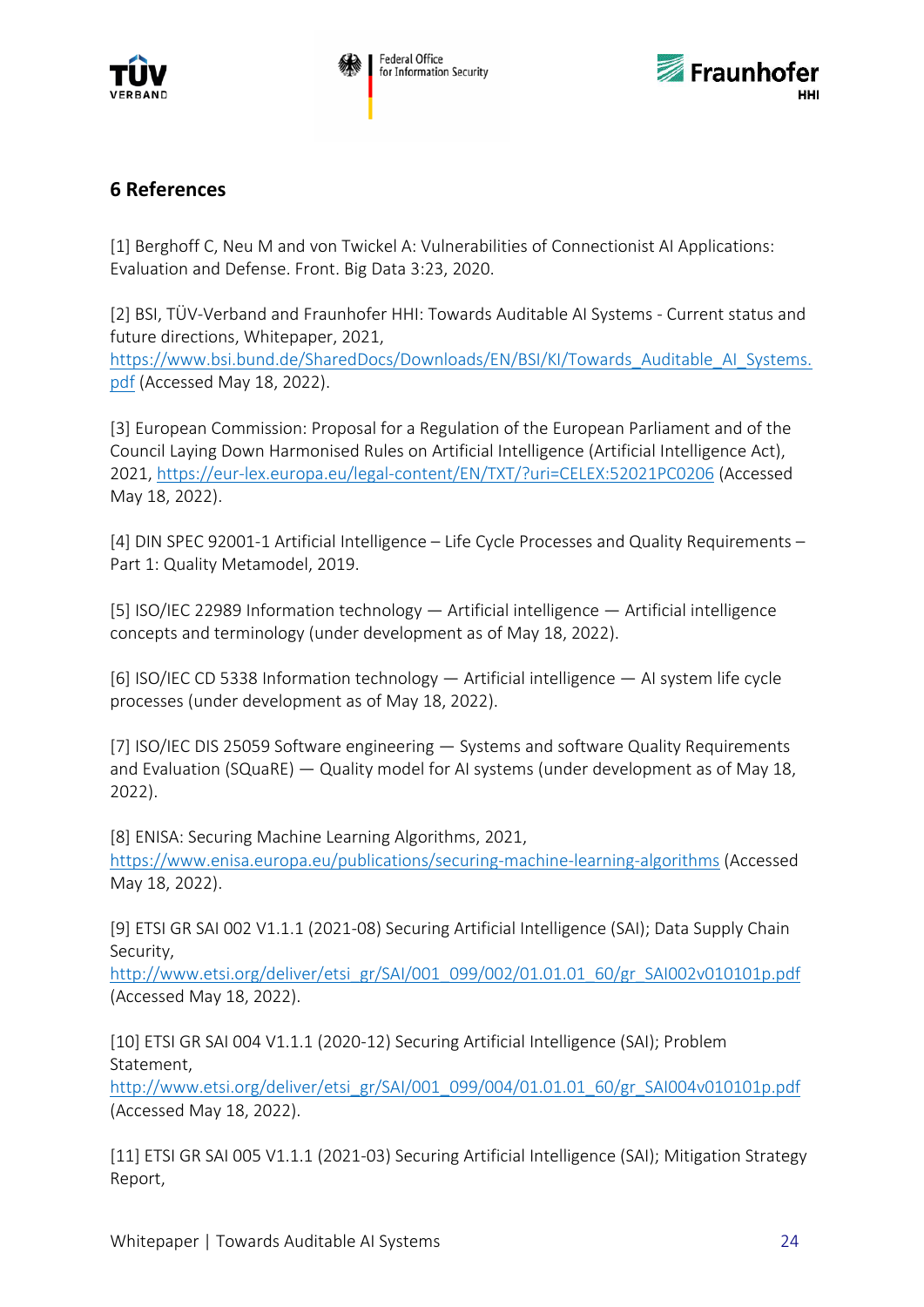



[http://www.etsi.org/deliver/etsi\\_gr/SAI/001\\_099/005/01.01.01\\_60/gr\\_SAI005v010101p.pdf](http://www.etsi.org/deliver/etsi_gr/SAI/001_099/005/01.01.01_60/gr_SAI005v010101p.pdf) (Accessed May 18, 2022).

[12] NIST: AI Risk Management Framework: Initial Draft, 2022, <https://www.nist.gov/system/files/documents/2022/03/17/AI-RMF-1stdraft.pdf> (Accessed May 18, 2022).

[13] Stanton, B. and Jensen, T.: Trust and Artificial Intelligence, NIST Interagency/Internal Report (NISTIR), National Institute of Standards and Technology, Gaithersburg, MD, 2021, [https://tsapps.nist.gov/publication/get\\_pdf.cfm?pub\\_id=931087](https://tsapps.nist.gov/publication/get_pdf.cfm?pub_id=931087) (Accessed May 18, 2022).

[14] Felix Sattler, Klaus-Robert Müller and Wojciech Samek: Clustered Federated Learning: Model-Agnostic Distributed Multi-Task Optimization under Privacy Constraints, IEEE Transactions on Neural Networks and Learning Systems, 32(8):3710-3722, 2021.

[15] Leon Witt, Usama Zafar, KuoYeh Shen, Felix Sattler, Dan Li and Wojciech Samek: Reward-Based 1-bit Compressed Federated Distillation on Blockchain, arXiv:2106.14265, 2021.

[16] Felix Sattler, Arturo Marban, Roman Rischke and Wojciech Samek: CFD: Communication-Efficient Federated Distillation via Soft-Label Quantization and Delta Coding, IEEE Transactions on Network Science and Engineering, 2021.

[17] Lechner, M., Hasani, R., Amini, A. et al.: Neural circuit policies enabling auditable autonomy. Nat Mach Intell 2, 642–652 (2020).

[18] SAE J3016B: Taxonomy and Definitions for Terms Related to Driving Automation Systems for On-Road Motor Vehicles'. 2018.

[19] ENISA: Artificial Intelligence Cybersecurity Challenges - Threat Landscape for Artificial Intelligence', 2020, [https://www.enisa.europa.eu/publications/artificial-intelligence](https://www.enisa.europa.eu/publications/artificial-intelligence-cybersecurity-challenges/@@download/fullReport)[cybersecurity-challenges/@@download/fullReport](https://www.enisa.europa.eu/publications/artificial-intelligence-cybersecurity-challenges/@@download/fullReport) (Accessed May 18, 2022).

[20] Dede, G., Hamon, R., Junklewitz, H., Naydenov, R., Malatras, A. and Sanchez Martin, J.I., Cybersecurity challenges in the uptake of Artificial Intelligence in Autonomous Driving, EUR 30568 EN, Publications Office of the European Union, Luxembourg, 2021.

[21] ISO 26262 Road vehicles – functional safety, edition 2018.

[22] ISO/DIS 21448: Road vehicles – Safety of the intended functionality, edition 2021.

[23] ISO/TR 4804: Road vehicles - Safety and cybersecurity for automated driving systems design, verification and validation, first edition, 2020-12.

[24] ISO/DIS 22737: Intelligent transport systems – Low-speed automated driving (LSAD)